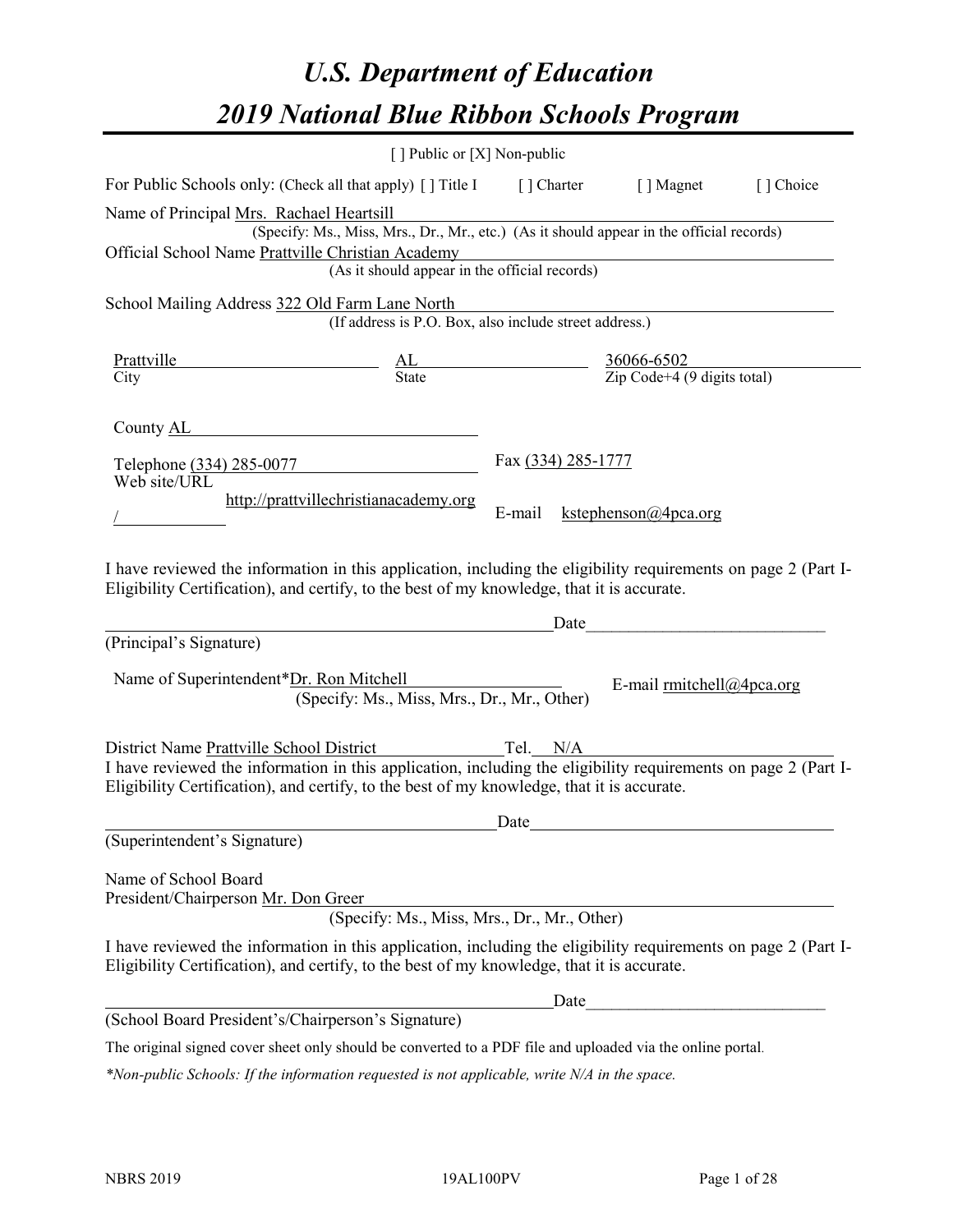# PART I – ELIGIBILITY CERTIFICATION

The signatures on the first page of this application (cover page) certify that each of the statements below, concerning the school's eligibility and compliance with U.S. Department of Education and National Blue Ribbon Schools requirements, are true and correct.

1. All nominated public schools must meet the state's performance targets in reading (or English language arts) and mathematics and other academic indicators (i.e., attendance rate and graduation rate), for the all students group, including having participation rates of at least 95 percent using the most recent accountability results available for nomination.

2. To meet final eligibility, all nominated public schools must be certified by states prior to September 2019 in order to meet all eligibility requirements. Any status appeals must be resolved at least two weeks before the awards ceremony for the school to receive the award.

3. The school configuration includes one or more of grades K-12. Schools on the same campus with one principal, even a K-12 school, must apply as an entire school.

4. The school has been in existence for five full years, that is, from at least September 2013 and each tested grade must have been part of the school for the past three years.

5. The nominated school has not received the National Blue Ribbon Schools award in the past five years: 2014, 2015, 2016, 2017, or 2018.

6. The nominated school has no history of testing irregularities, nor have charges of irregularities been brought against the school at the time of nomination. If irregularities are later discovered and proven by the state, the U.S. Department of Education reserves the right to disqualify a school's application and/or rescind a school's award.

7. The nominated school has not been identified by the state as "persistently dangerous" within the last two years.

8. The nominated school or district is not refusing Office of Civil Rights (OCR) access to information necessary to investigate a civil rights complaint or to conduct a district-wide compliance review.

9. The OCR has not issued a violation letter of findings to the school district concluding that the nominated school or the district as a whole has violated one or more of the civil rights statutes. A violation letter of findings will not be considered outstanding if OCR has accepted a corrective action plan from the district to remedy the violation.

10. The U.S. Department of Justice does not have a pending suit alleging that the nominated school or the school district, as a whole, has violated one or more of the civil rights statutes or the Constitution's equal protection clause.

11. There are no findings of violations of the Individuals with Disabilities Education Act in a U.S. Department of Education monitoring report that apply to the school or school district in question; or if there are such findings, the state or district has corrected, or agreed to correct, the findings.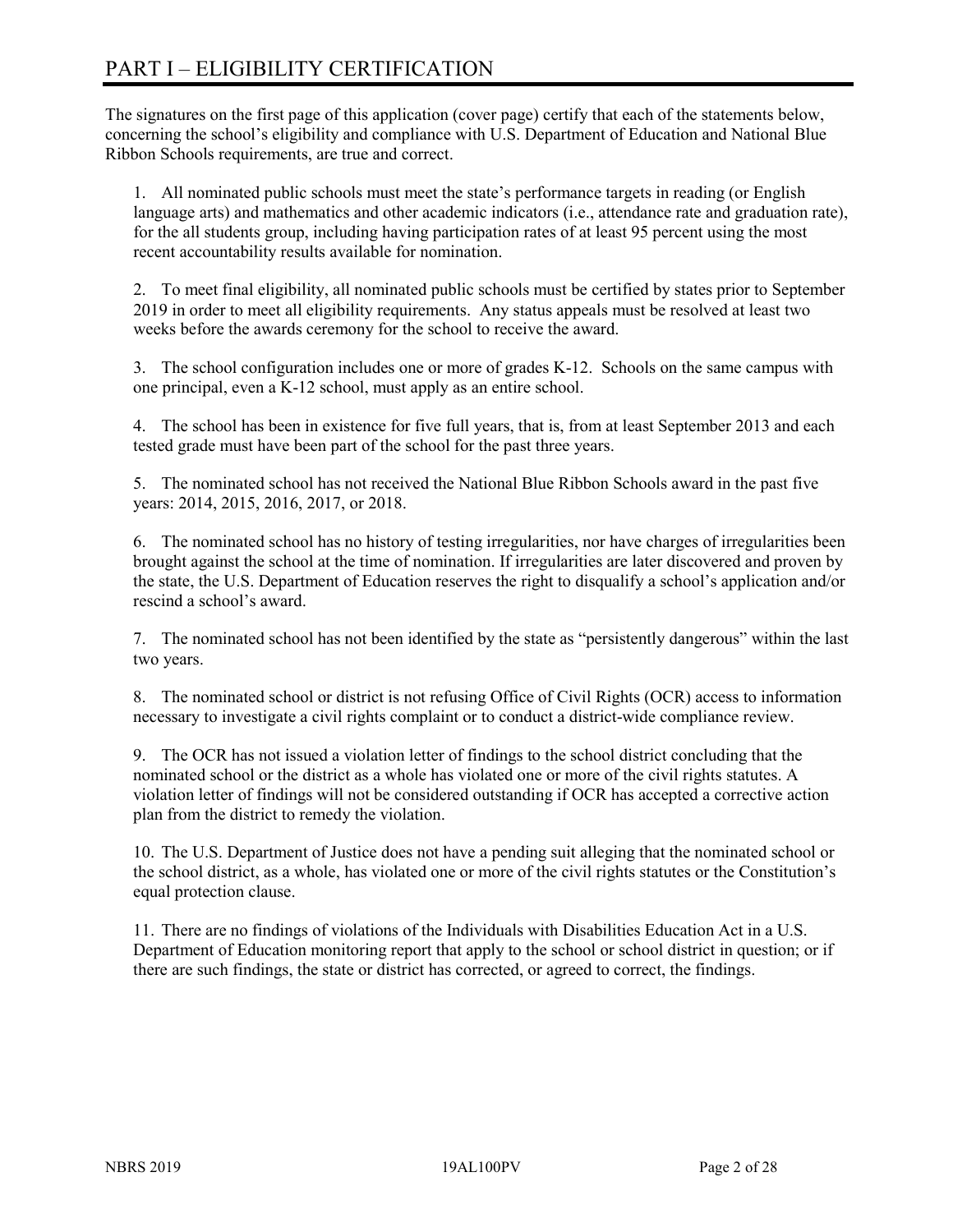# PART II - DEMOGRAPHIC DATA

#### **Data should be provided for the most recent school year (2018-2019) unless otherwise stated.**

**DISTRICT** (Question 1 is not applicable to non-public schools)

| -1. | Number of schools in the district<br>(per district designation): | $\underline{0}$ Elementary schools (includes K-8)<br>0 Middle/Junior high schools |
|-----|------------------------------------------------------------------|-----------------------------------------------------------------------------------|
|     |                                                                  | 0 High schools                                                                    |
|     |                                                                  | $0 K-12$ schools                                                                  |

0 TOTAL

**SCHOOL** (To be completed by all schools)

2. Category that best describes the area where the school is located:

[] Urban or large central city [X] Suburban [] Rural or small city/town

3. Number of students as of October 1, 2018 enrolled at each grade level or its equivalent in applying school:

| Grade                           | # of           | # of Females | <b>Grade Total</b> |
|---------------------------------|----------------|--------------|--------------------|
|                                 | <b>Males</b>   |              |                    |
| PreK                            | 21             | 36           | 57                 |
| K                               | 15             | 23           | 38                 |
| $\mathbf{1}$                    | 28             | 15           | 43                 |
| 2                               | 11             | 23           | 34                 |
| 3                               | 21             | 16           | 37                 |
| 4                               | 13             | 22           | 35                 |
| 5                               | 17             | 25           | 42                 |
| 6                               | 24             | 27           | 51                 |
| 7                               | 31             | 29           | 60                 |
| 8                               | $\overline{0}$ | 0            | 0                  |
| 9                               | 0              | 0            | 0                  |
| 10                              | $\overline{0}$ | 0            | 0                  |
| 11                              | 0              | 0            | 0                  |
| 12 or higher                    | 0              | 0            | 0                  |
| <b>Total</b><br><b>Students</b> | 181            | 216          | 397                |

\*Schools that house PreK programs should count preschool students **only** if the school administration is responsible for the program.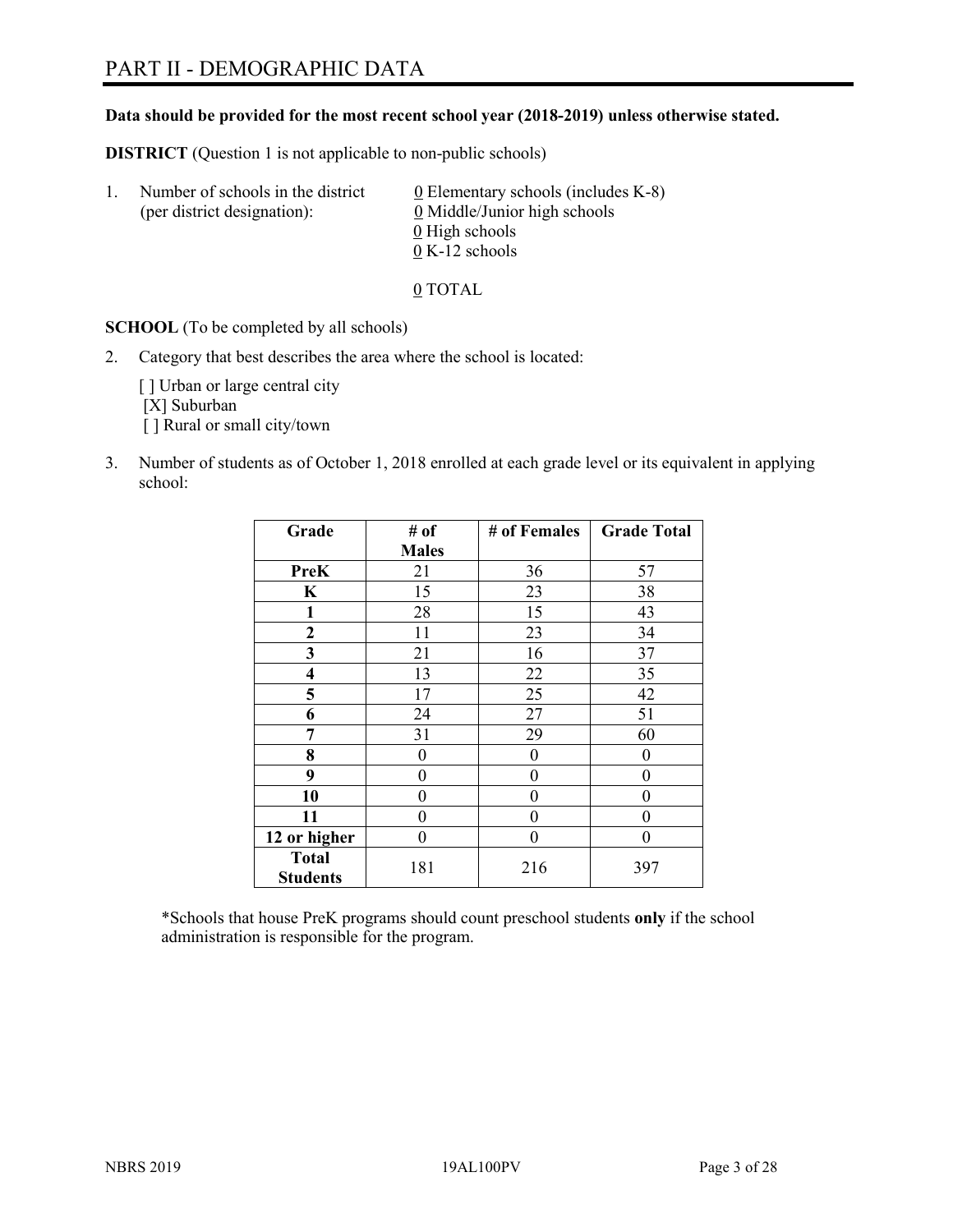4. Racial/ethnic composition of  $\frac{2}{3}$ % American Indian or Alaska Native the school (if unknown, estimate): 1 % Asian

9 % Black or African American  $\overline{1}$  % Hispanic or Latino 0 % Native Hawaiian or Other Pacific Islander 85 % White 2 % Two or more races **100 % Total**

(Only these seven standard categories should be used to report the racial/ethnic composition of your school. The Final Guidance on Maintaining, Collecting, and Reporting Racial and Ethnic Data to the U.S. Department of Education published in the October 19, 2007 *Federal Register* provides definitions for each of the seven categories.)

5. Student turnover, or mobility rate, during the 2017 – 2018 school year: 7%

If the mobility rate is above 15%, please explain.

This rate should be calculated using the grid below. The answer to (6) is the mobility rate.

| <b>Steps For Determining Mobility Rate</b>    | Answer |
|-----------------------------------------------|--------|
| (1) Number of students who transferred to     |        |
| the school after October 1, 2017 until the    | 14     |
| end of the 2017-2018 school year              |        |
| (2) Number of students who transferred        |        |
| from the school after October 1, 2016 until   | 15     |
| the end of the 2017-2018 school year          |        |
| (3) Total of all transferred students [sum of | 29     |
| rows $(1)$ and $(2)$ ]                        |        |
| (4) Total number of students in the school as | 389    |
| of October 1, 2017                            |        |
| $(5)$ Total transferred students in row $(3)$ | 0.07   |
| divided by total students in row (4)          |        |
| $(6)$ Amount in row $(5)$ multiplied by 100   |        |

6. Specify each non-English language represented in the school (separate languages by commas):

| English Language Learners (ELL) in the school:   | $0\%$<br>0 Total number ELL |
|--------------------------------------------------|-----------------------------|
| Students eligible for free/reduced-priced meals: | $0\%$                       |
| Total number students who qualify:               |                             |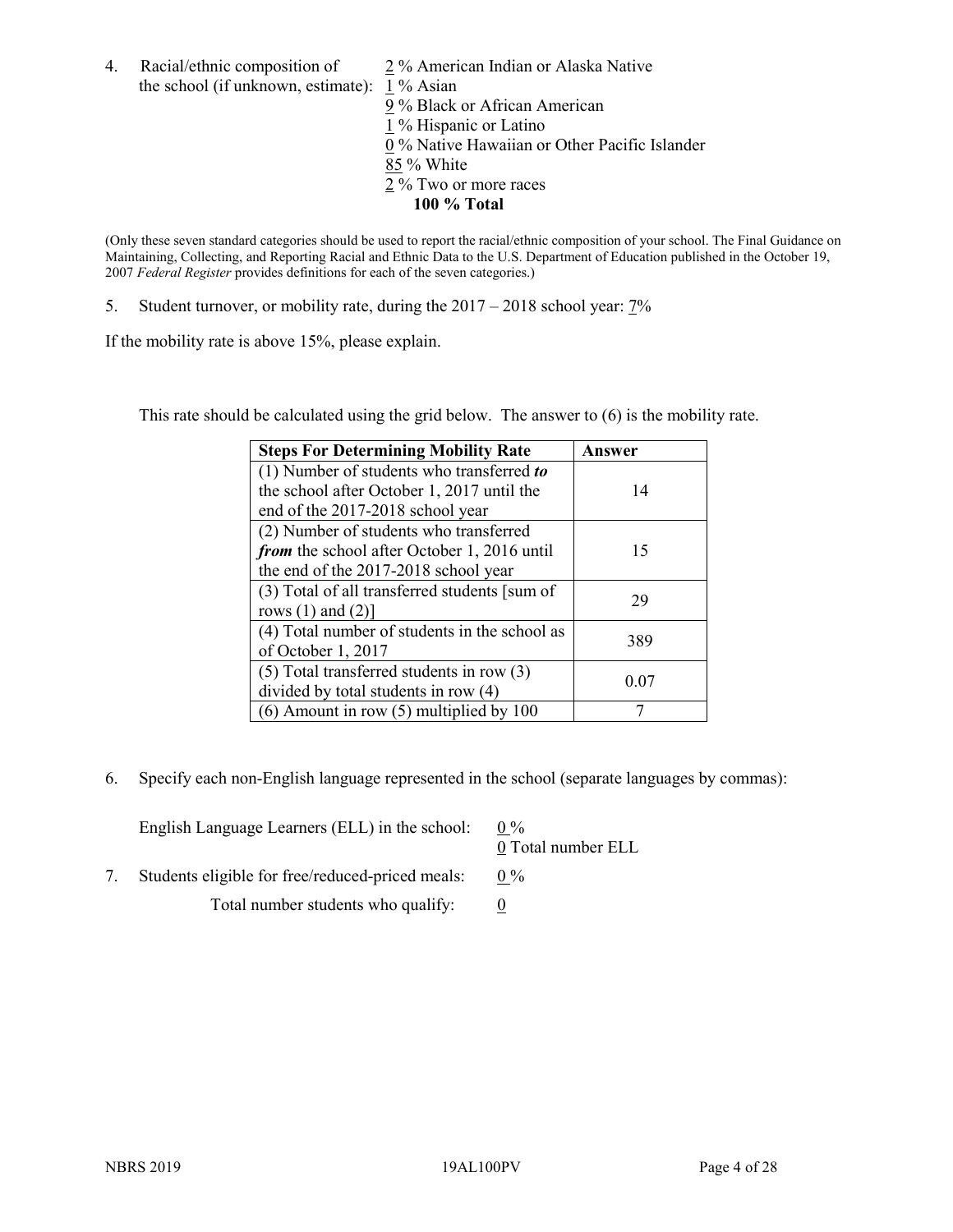66 Total number of students served

Indicate below the number of students with disabilities according to conditions designated in the Individuals with Disabilities Education Act. Do not add additional conditions. It is possible that students may be classified in more than one condition.

| 2 Autism                  | $\underline{0}$ Multiple Disabilities   |
|---------------------------|-----------------------------------------|
| 0 Deafness                | 1 Orthopedic Impairment                 |
| 0 Deaf-Blindness          | 2 Other Health Impaired                 |
| 0 Developmental Delay     | 41 Specific Learning Disability         |
| 0 Emotional Disturbance   | 16 Speech or Language Impairment        |
| 3 Hearing Impairment      | 0 Traumatic Brain Injury                |
| 0 Intellectual Disability | 1 Visual Impairment Including Blindness |

- 9. Number of years the principal has been in her/his position at this school: 9
- 10. Use Full-Time Equivalents (FTEs), rounded to nearest whole numeral, to indicate the number of school staff in each of the categories below:

|                                                                                                                                                                                                                              | <b>Number of Staff</b> |
|------------------------------------------------------------------------------------------------------------------------------------------------------------------------------------------------------------------------------|------------------------|
| Administrators                                                                                                                                                                                                               | 5                      |
| Classroom teachers including those<br>teaching high school specialty<br>subjects, e.g., third grade teacher,<br>history teacher, algebra teacher.                                                                            | 29                     |
| Resource teachers/specialists/coaches<br>e.g., reading specialist, science coach,<br>special education teacher, technology<br>specialist, art teacher, etc.                                                                  | 13                     |
| Paraprofessionals under the<br>supervision of a professional<br>supporting single, group, or classroom<br>students.                                                                                                          | 1                      |
| Student support personnel<br>e.g., school counselors, behavior<br>interventionists, mental/physical<br>health service providers,<br>psychologists, family engagement<br>liaisons, career/college attainment<br>coaches, etc. |                        |

11. Average student-classroom teacher ratio, that is, the number of students in the school divided by the FTE of classroom teachers, e.g.,  $22:1$  14:1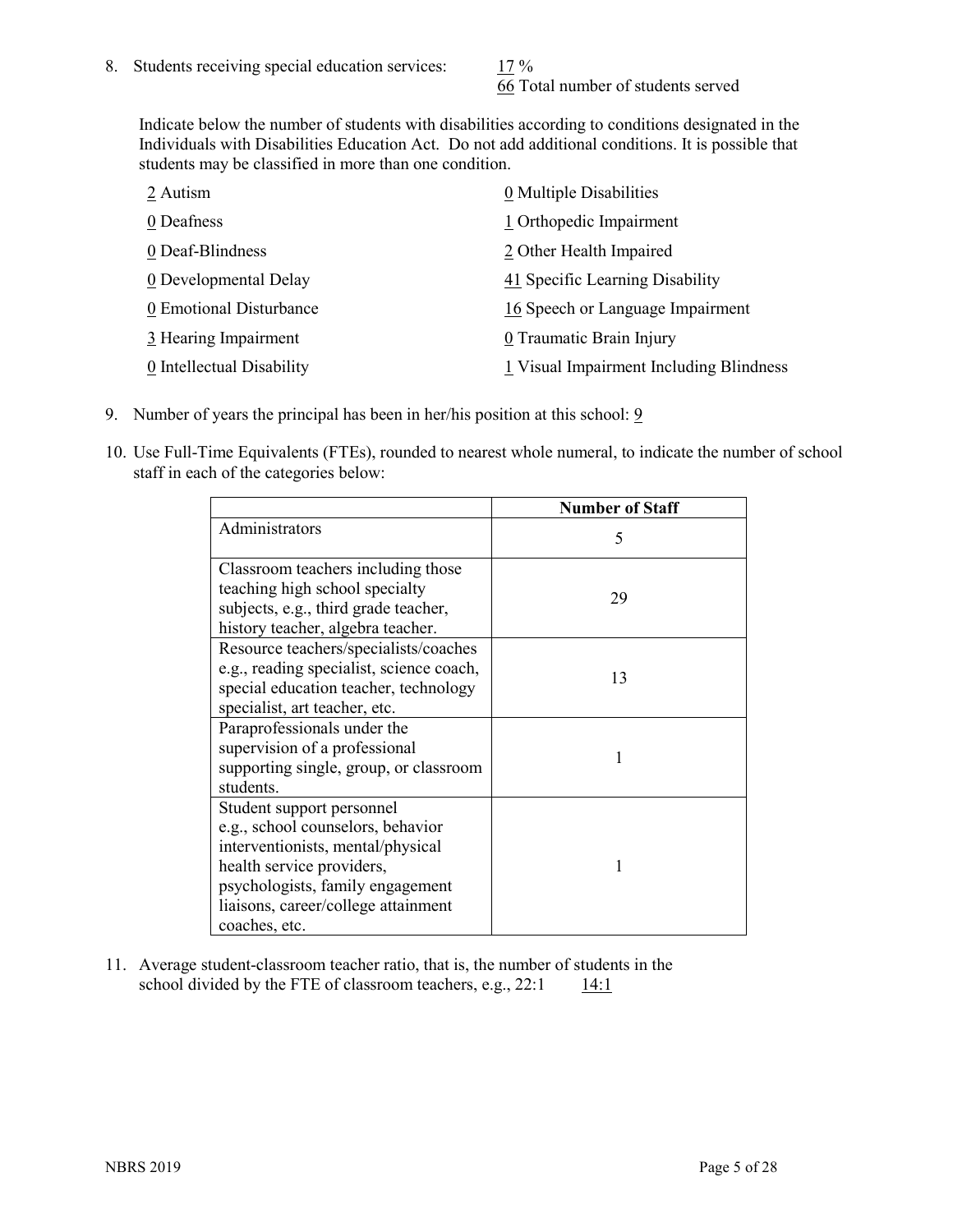12. Show daily student attendance rates. Only high schools need to supply yearly graduation rates.

| <b>Required Information</b> | 2017-2018 | 2016-2017 | 2015-2016 | 2014-2015 | 2013-2014 |
|-----------------------------|-----------|-----------|-----------|-----------|-----------|
| Daily student attendance    | 97%       | 97%       | 97%       | 96%       | 96%       |
| High school graduation rate | $0\%$     | $0\%$     | $0\%$     | $9\%$     | $0\%$     |

#### 13. **For high schools only, that is, schools ending in grade 12 or higher.**

Show percentages to indicate the post-secondary status of students who graduated in Spring 2018.

| <b>Post-Secondary Status</b>                  |           |
|-----------------------------------------------|-----------|
| Graduating class size                         |           |
| Enrolled in a 4-year college or university    | $0\%$     |
| Enrolled in a community college               | 0%        |
| Enrolled in career/technical training program | $0\%$     |
| Found employment                              | 0%        |
| Joined the military or other public service   | 0%        |
| Other                                         | በዓ $\sim$ |

14. Indicate whether your school has previously received a National Blue Ribbon Schools award.  $Yes_$  No  $X_$ 

If yes, select the year in which your school received the award.

15. In a couple of sentences, provide the school's mission or vision statement.

Prattville Christian Academy seeks to create a meaningful difference by preparing Christian leaders for life.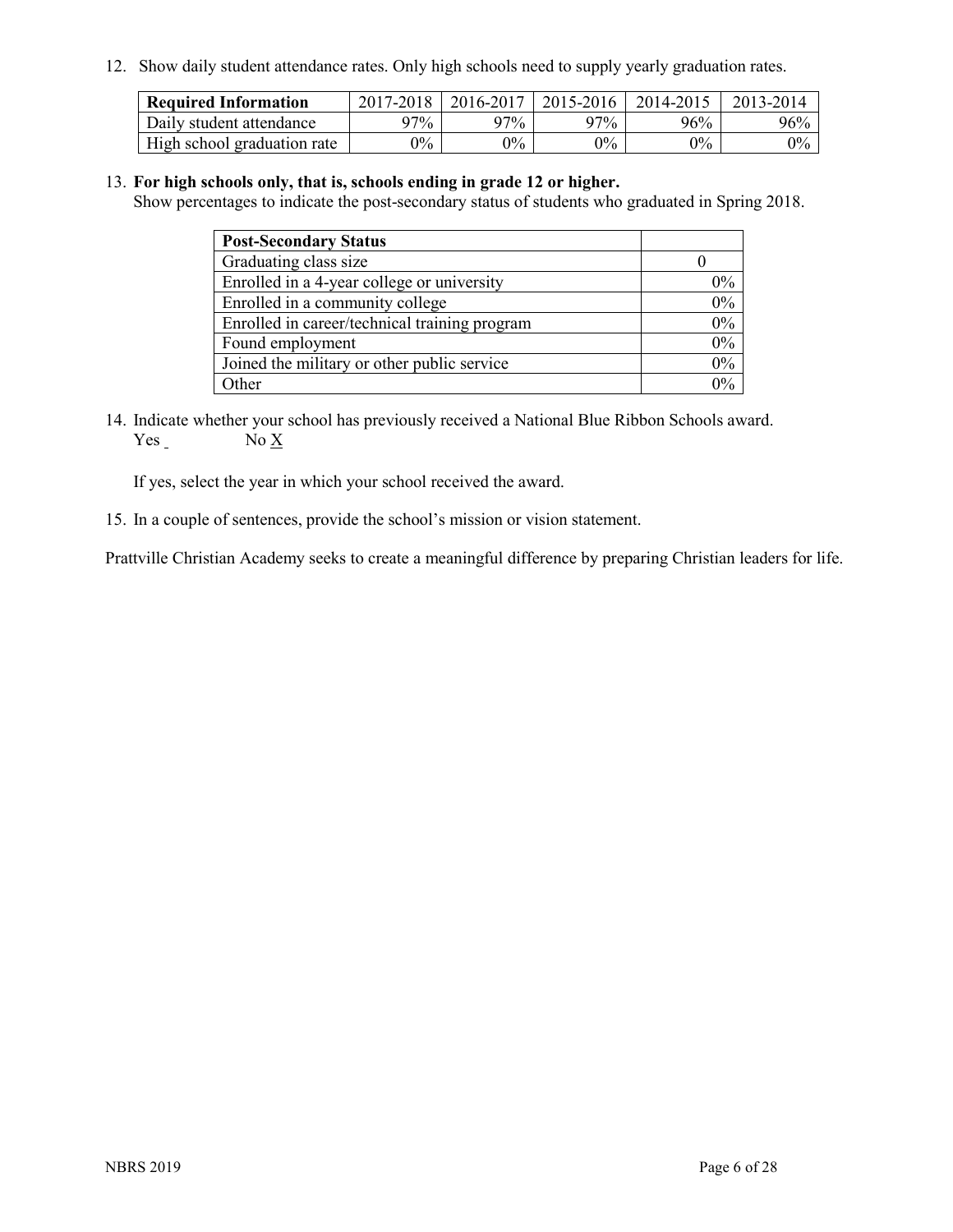# PART III – SUMMARY

Prattville Christian Academy (PCA) Lower School is a suburban school located in Prattville, Alabama in Elmore County outside of the state capital of Montgomery. In the Prattville and Millbrook area, PCA is the largest private school in Autauga and Elmore Counties. It is the only Christian school that is nondenominational and not associated with any specific church. The school is located in a rapidly growing community and draws students from various ethnic, socio-economic and demographic backgrounds. PCA Lower School is a Christian school serving grades PreK-7th-grade, with the Panther as its mascot. PCA Lower School is a private, independently incorporated organization dedicated solely to providing academic excellence in a caring Christian environment. Guided by an independent board of Christian directors, the school is devoted to Kingdom Education.

The mission at PCA is to create a meaningful difference by preparing Christian leaders for life. The children of today will be the leaders of tomorrow, and the aim of the school is to make the world of tomorrow a place that is full of hope and security.

PCA Lower School is committed to building faith in God, love of His Word, and respect for His creation. We are committed to providing a quality, Christ-centered, Bible-based education in a caring Christian environment, with emphasis on the individual and the importance of the family.

PCA was founded in 1997 with 13 students, as a vision of Don and Marilyn Greer. At that time, there were few if any options for Christian education in the Prattville-Millbrook area. Classes were held in Hunter Hills Church a few hundred yards from where the current buildings stand. In 2000, as the school grew it became necessary to build the first building, which is now the lower school building. Soon after that, the school had outgrown that building and was in need of even more classroom space. Construction began on the student center and upper school building in 2008, and it finished the following year. PCA Lower School now has an approximate enrollment of 400 students from grades K3 through 7.

The PCA Lower School course of study includes classes in math, language arts, social studies, and sciences. In addition to core academics, the school offers daily instruction in physical education and the arts, such as music, art, drama, library classes, IDEA learning labs, and foreign language to develop well-rounded students who can utilize their talents and creativity. Students have available technology in every classroom for student use and technology is 1:1 starting in 6th grade. Bible classes and devotional periods are part of each student's day in addition to multiple chapel times with teachers and peers each week.

PCA Lower School also offers a wide range of extracurricular activities including band, choir, drama, color guard, and majorettes as well as a full athletic program in volleyball, soccer, football, and cheerleading for K5-6th-grade. Swim, wrestling, cross country, baseball, softball, indoor track, outdoor track and field, and fishing are added in 7th-grade.

Students participate in the Science Olympiad program in 4th-7th grades with daily classes and multiple competitions in and out of state to develop deeper science, technology, engineering, and math (STEM) thinking. Students also participate in the National Scripps Spelling Bee, National Geographic Geography Bee, Zaner-Bloser Handwriting, and annual art competitions. All students participate in summer reading and math enrichment studies. Students in 1st-5th grades can also participate after school in the Junior Master Gardener 4-H club and the Girls On The Run Program. Students in grades 6-7 can also attend Zero Period each morning for an extra 45 minutes of free tutoring or one-on-one work with the teacher before school any day.

Student leadership opportunities include participation in the National Elementary Honor Society, Ambassador Program, Panther Patrol, the 7th-grade overnight leadership workshop, and before-school leadership book clubs. Students in these programs and events lead peers through academic and civic responsibilities such as service.

PCA Lower School differentiates for learners through an on-campus resource center where students can

NBRS 2019 19AL100PV Page 7 of 28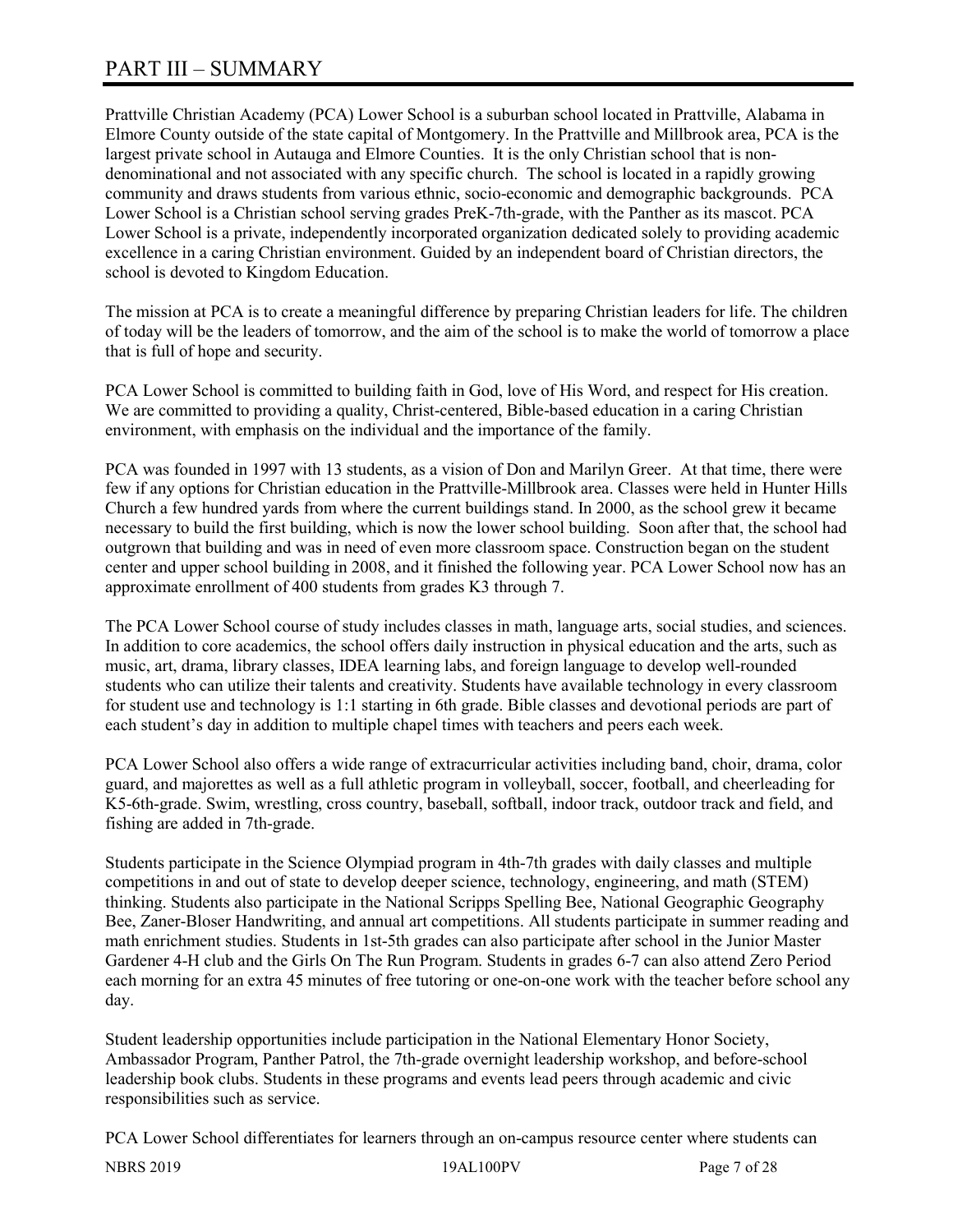receive testing accommodations, tutoring, and dyslexia services. Free speech therapy services are provided for students on campus as well. The help of a reading coach for all 1st-3rd-grade classes ensures students are given the extra help they need to be successful. The launch of a new gifted education program beginning this year will further differentiate learning for those with above-average talents and academic gifts.

Accreditation by AdvancEd and the National Christian School Association (NCSA) differentiates PCA Lower School from other private schools in the area. Credits earned at PCA are completely transferable to any other public school as well as colleges/universities throughout the world.

Caring, state-certified teachers are foremost among the many benefits that a PCA education provides. The school has been blessed to attract the interest of some of the most talented and devoted teachers in this area. From this group, we have chosen those teachers whose hearts and minds are completely focused on Kingdom Education and helping children to obtain maximum results in the classroom and life. PCA Lower School would be honored to receive the National Blue Ribbon School designation as a school of excellence and quality striving for continual school progress and growth for every student.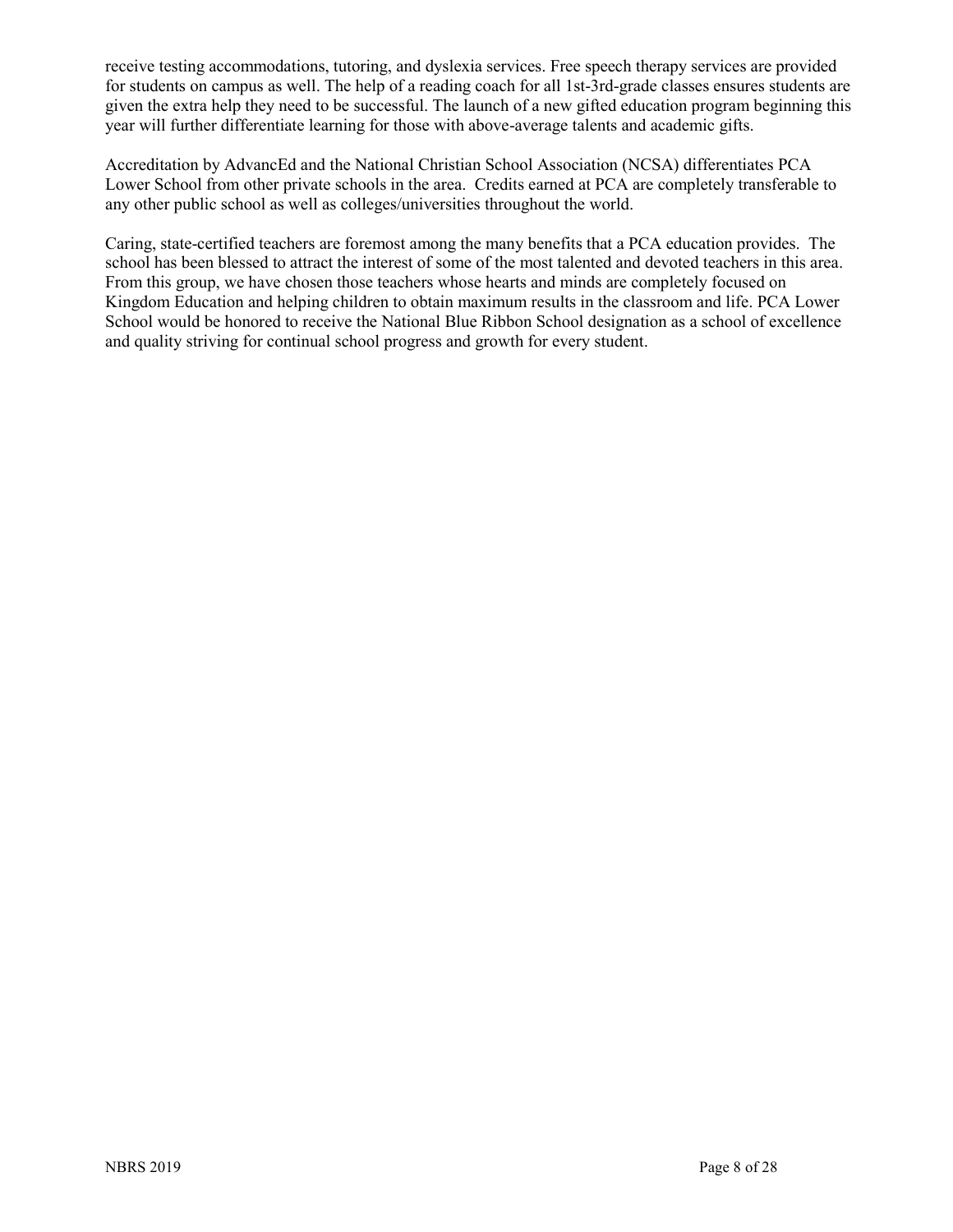#### **1. Core Curriculum:**

#### **1a. Reading/English language arts:**

Reading/English language arts in the PCA Lower School includes the use of a reading program that incorporates authentic novels and trade books as its base reading material to meet state standards in a balanced approach. The students combine the book studies with visual tools and response journaling. Each unit contains three book options so every small group works on one book together. These small groups work in three-week units with their teacher to focus on different types of literary analysis, in-text vocabulary, and critical thinking questions while working through the visual tool. Students are assessed summatively through a performance assessment, skill assessment, vocabulary assessment, and celebration of learning through a large collaborative piece of intellectual art for each small group that allows students to practice public speaking.

Grammar and writing are incorporated into reading lessons each day. Students write reflections on the novel they are studying, create author chats, respond to thinking topics given by the teacher, summarize what they have read in a map form, and respond to the literary work's biblical integration possibilities. Students also work on isolating particular grammar skills within text that they are focusing on for the week. This is supported by additional lessons from the language arts curriculum in grammar and spelling as well as grammar interactive notebooks. Students are assessed formatively in grammar and spelling each week so they can be prepared with feedback for summative assessments in writing pieces.

Students use the Four-Square writing method and additional writing curriculum to write informational, descriptive, expository, persuasive, or narrative writing pieces that deepen with increasing grade level as indicated by Alabama state standards. Students learn the writing process through a writing workshop format. Writing begins to include cursive handwriting in second grade for all students and earlier for students with dyslexia.

In the early childhood grades, a strong phonics program is used in conjunction with reading that focuses on multisensory learning for each child to give them the foundation they need to decode and begin to read fluently. This early childhood approach sets students up for success when moving into a deeper comprehension of texts and greater writing expectations in higher grades.

PCA Lower school provides a reading coach and two Orton-Gillingham trained dyslexia specialist teachers to provide students additional reading and language arts support. These teachers help in reading fluency assessments for all early childhood students.

At the end of the year, PreK and kindergarten students are assessed through checklists and portfolio assessment. First and second grade are assessed through classroom formative and summative assessments throughout the year. Beginning in 3rd-grade, students are assessed in reading/language arts areas through the Comprehensive Testing Program (CTP) by Education Records Bureau (ERB) in reading, vocabulary, writing mechanic, and writing concepts to show student growth and any gaps in learning.

#### **1b. Mathematics:**

Mathematics curriculum in the PCA Lower School includes a foundational conceptual base that scaffolds students to higher order thinking skills beginning from PreK and extending through elementary grades to prepare them for higher math. Students learn math lessons aligned to the state math standards as clear goals to focus student learning. Learning tasks are set to promote reasoning and problem solving while connecting mathematical representations. Teachers facilitate meaningful mathematical discourse while posing purposeful questions. They build procedural fluency from the conceptual understanding through teacher modeling, group work, independent work, practice, and performance.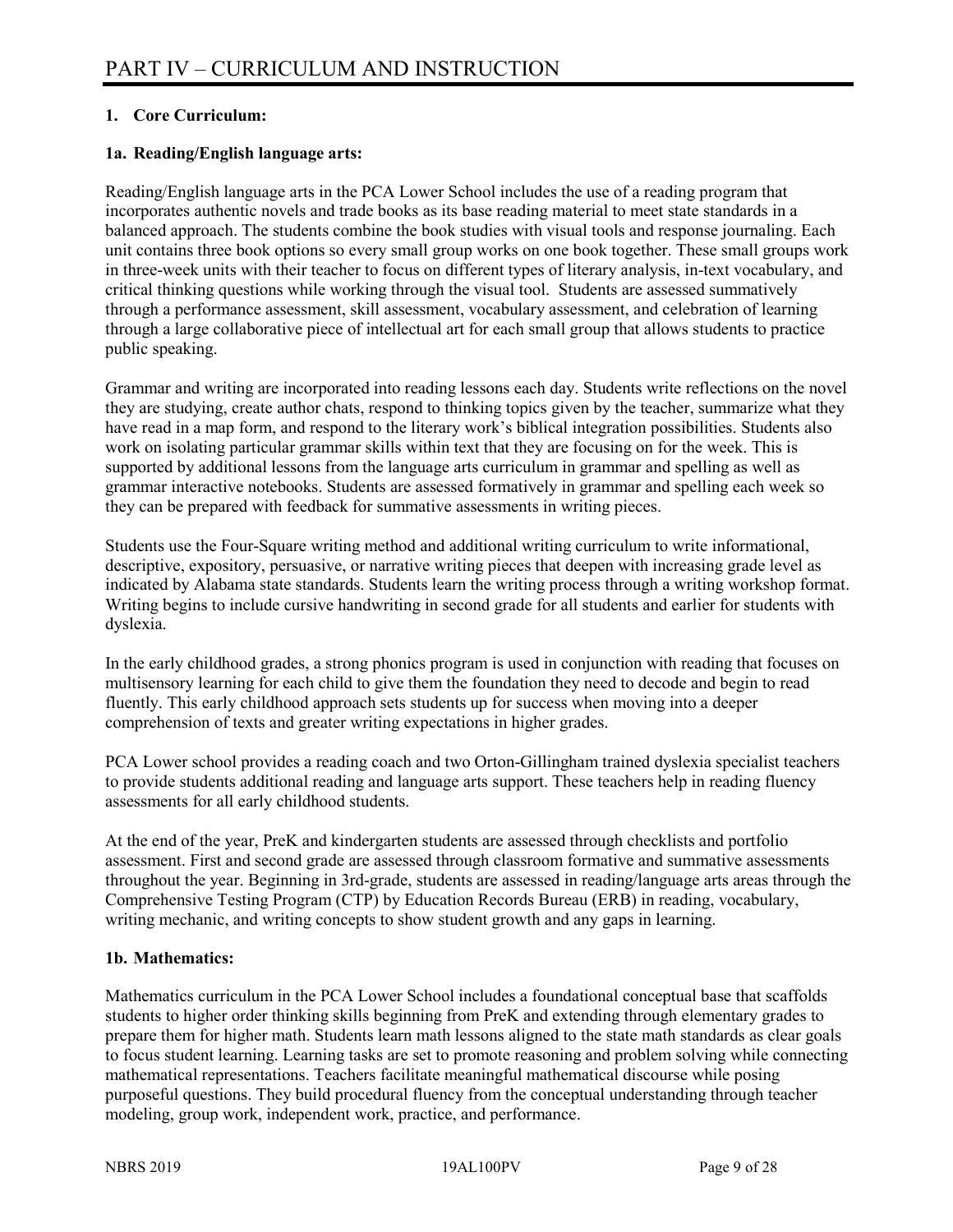Students begin in pre-kindergarten with counting and cardinality, numbers and operations in base ten, operations and algebraic thinking, geometry, measurements, and data, and standards for mathematical practice. In third grade, they add number and operations of fractions and in sixth grade, they move into ratios and proportional relationships, the number system, expressions and equations, statistics, and probability. This provides continuity and gives students the foundation to begin functions when they move on from the lower school to the upper school.

Students are taught the importance of productive struggle and how to use evidence to support their thinking. The math curriculum provides multiple methods of solving problems for deeper learning in math topics. Students problem-solve with critical thinking skills in higher order thinking (HOT) word problems. Multimodal activities are used to help students in math learning to include rhyme, drawing out problems, use of hands-on materials to solve problems and learn one-to-one correspondence, reading and solving word problems, and acting out problems spatially. Students also use a variety of technology programs to support mathematics learning and provide a daily spiral review.

Students have formative assessments weekly through group work, independent practice, performance assessments, spiral review using technology games. They are summatively assessed at the end of a topic unit and older students participate in final exams each semester. Students are assessed yearly in 3rd-7th- grades using the CTP by ERB in areas of quantitative reasoning and mathematics 1 and 2 to show student growth and curriculum needs.

#### **1c. Science:**

Science curriculum in the PCA Lower School includes a beginning with hands-on investigations and celebration of curiosity in pre-kindergarten. Through project-based investigations, students learn to think critically and solve real-world problems and engage in topics relevant to their everyday lives. Moving through their studies in science, students work through the scientific method to find solutions, make new discoveries, and define answers.

Students learn science in alignment with the Alabama Preschool Developmental Standards and then the Alabama College and Career Readiness Standards in upper grades. This includes scaffold learning in the physical sciences through motion, stability, forces, and interactions. In life sciences, students learn about ecosystems, their interactions, energy, and dynamics. In Earth and space sciences, they learn about the world around them and Earth's systems. Science concepts are not taught in isolation but are designed to be taught in a progression through the grade levels that will developmentally appropriate methods.

Inquiry, investigation, and curiosity are promoted through design thinking and hands-on laboratory work. With the design thinking approach, students are taught to empathize with the user, ideate a solution through convergent and divergent thinking, prototype a product, test the product, and make improvements in a cyclical pattern until they find success. This method promotes resilience, engagement, and high levels of critical thinking. Students further practice this method through weekly IDEA Lab classes that were added in 2018, where they go to solve problems with hands-on makerspace materials and technology. Experiences coincide and align with ISTE Standards (International Society for Technology in Education.) This enables students to develop the digital citizenship skills that are critically needed in today's technology-driven, business world.

Students also learn hands-on science through the outdoor classroom at the PCA Lower School where they can experience nature and life sciences. The outdoor classroom program includes four woodland classrooms, a sensory garden, a butterfly garden, an international garden, and raised bed gardens. Students can get learn through gardening and discovering the scientific world around them by investigations led in the outdoor classroom.

NBRS 2019 Page 10 of 28 Students are assessed throughout the year with formative assessments and summative unit assessments. Laboratory activities are evaluated through performance assessments. They are also assessed with scientific principles through the science portion of the CTP by ERB to show student growth and additional instructional needs.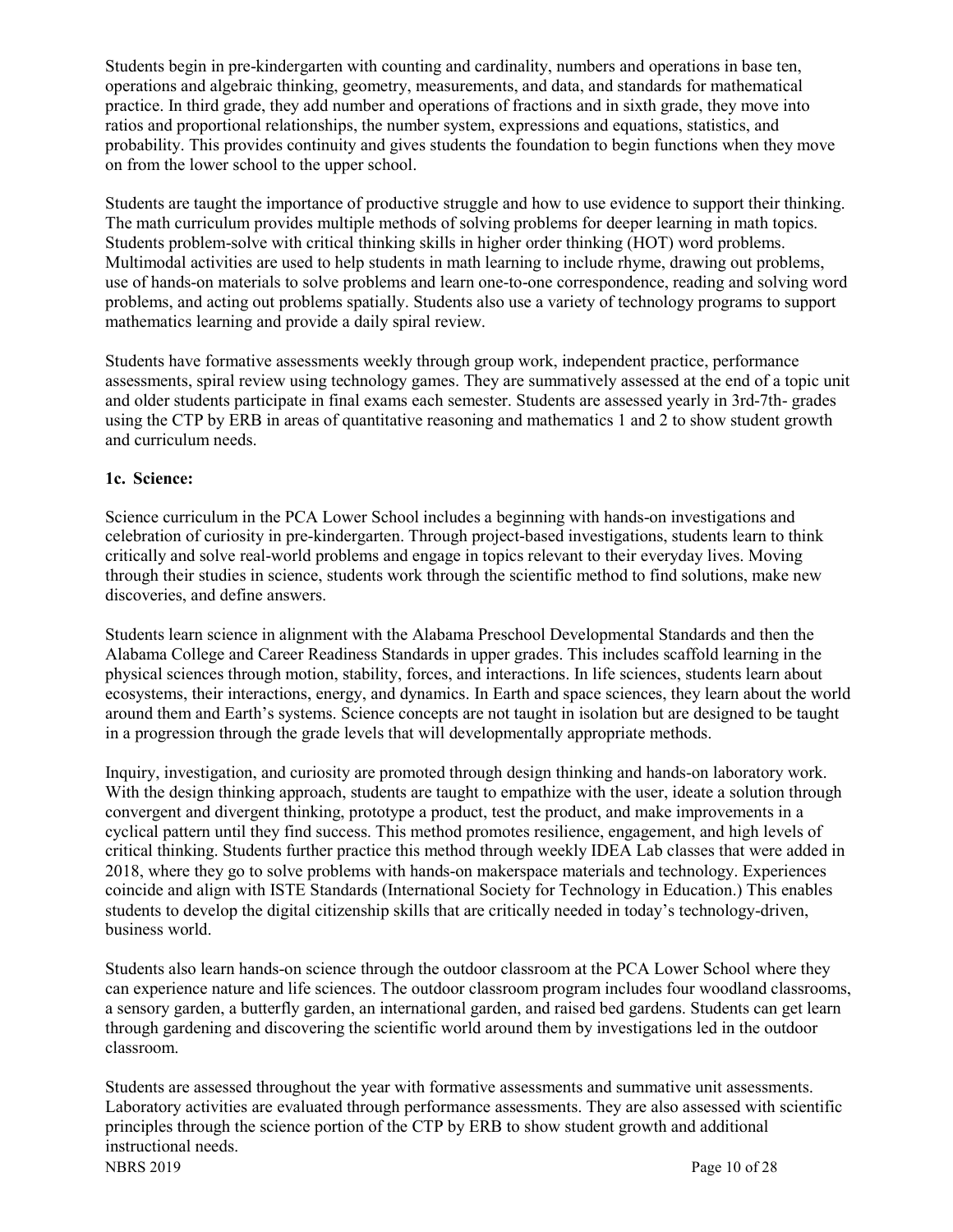#### **1d. Social studies/history/civic learning and engagement**

Social studies at the PCA Lower School is designed to develop responsible citizens. Students are taught their connections with the world, how to be decision makers, informed, and active. The curriculum follows the Alabama College and Career Readiness Standards encompassing economics, geography, history, civics, and government.

Through thematic learning in the lower grades, students are actively engaged in developing an appreciation of community, empathy-building, customs, and traditions. The social studies curriculum integrates language arts, mathematics, science, fine arts, technology, current events, and physical education throughout all grade levels. In kindergarten, students focus on family and community. Then, in 1st grade, they focus on living and working together in community and state. Second grade moves into state and nation aspects of working together. In third grade, students learn about how the states, nations, and world interconnect while also learning a separate geography curriculum in atlas studies. Fourth-grade social studies are focused on Alabama History.

Located in the birthplace of the Civil Rights Movement, PCA Lower School has a unique opportunity to immerse students in the study of equality and history with primary sources. Students are able to visit and learn first hand from the history around them. In 5th grade and above, students learn world history, geography, and civics. Learning focuses on US history, research, understanding the global connections and interdependence of the United States worldwide, civic responsibility through service-learning, digital citizenship as students receive issued laptops and current events through technology sources. Students are taught soft skills such as how to debate issues in a respectful manner and how to discern truth from deception in current media.

Students are assessed through formative and summative classroom evaluations including performance assessments, projects, and service learning. Students in the upper grades also develop a technology portfolio that is used as an assessment. With social studies integration into other areas such as reading and language arts, those aspects are evaluated through the CTP by ERB yearly.

#### **1e. For secondary schools:**

#### **1f. For schools that offer preschool for three- and four-year old students:**

PCA Lower School's K3-K4 preschool program offers a comprehensive curriculum that provides young students with opportunities to learn through investigation, discovery, and play.

The Creative Curriculum provides a research-based, approach to project-based learning where students engage in investigations of science and social studies topics that integrate literacy and math concepts into everyday instruction, teachers encourage all students to think critically, solve problems, and connect ideas. It allows for the development of the whole student in the social, emotional, cognitive, and physical skills that are equally important to the student's success in school and life. It aligns with the Alabama Preschool Developmental Standards that flow into the Alabama College and Career Readiness Standards the students learn in grades K5 and up.

In addition, auxiliary art, music, and Spanish classes enrich the learning experience along with physical education classes and recess that serve to develop physical agility and strength of each child.

#### **2. Other Curriculum Areas:**

Bible is a part of every child's day at PCA Lower School. Students in K3-7th-grades begin their day with prayer and participate in a Bible lesson from a curriculum with a scope and sequence that moves students from the beginning in the Old Testament to into the New Testament. Students in Preschool attend chapel every morning with songs, stories, and read alouds. Students in 1st-3rd-grades attend chapel three days a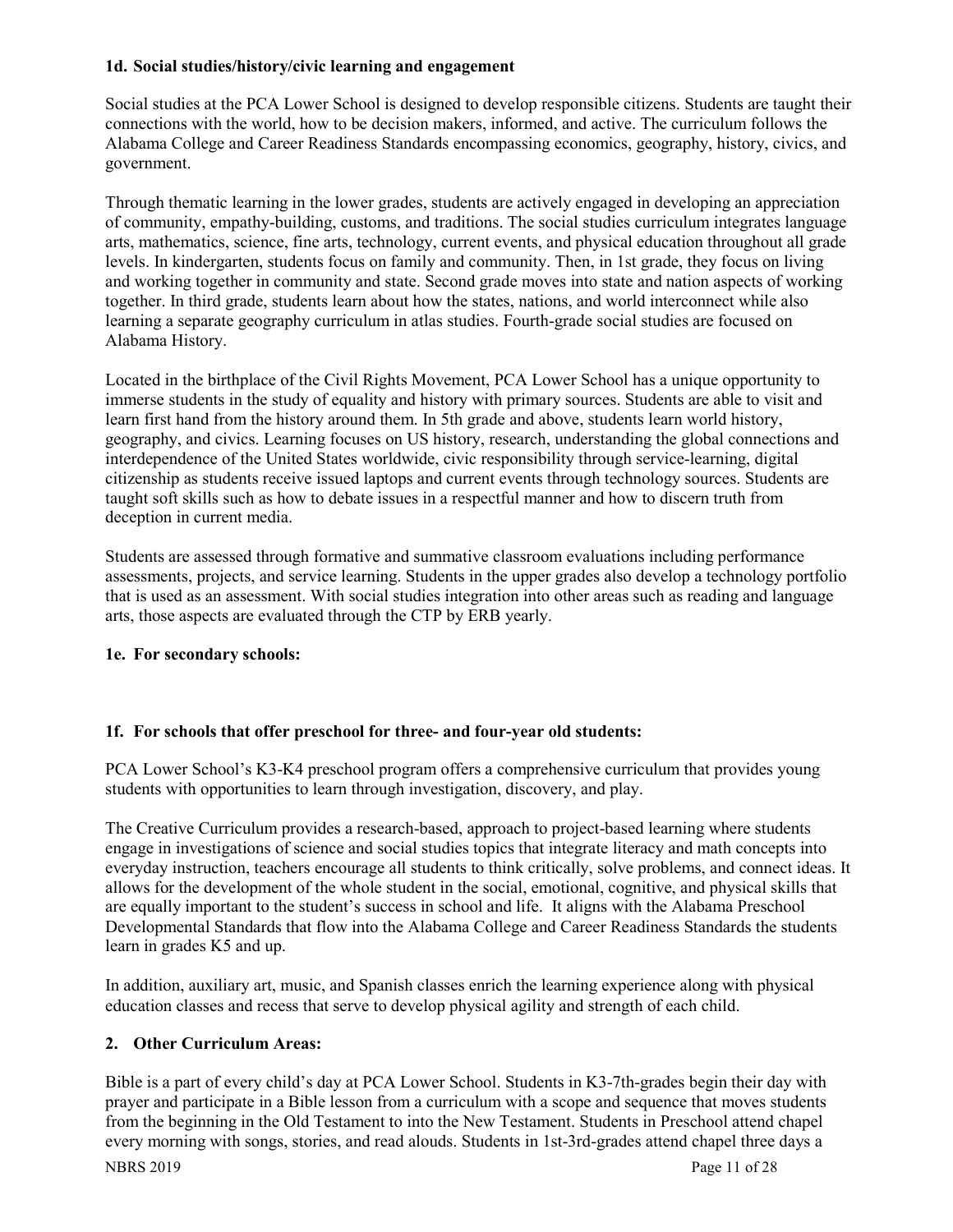week, while students in 4th-5th-grades attend a separate chapel three days a week and students in 6th-7thgrades attend chapel twice a week for a longer period of time each. In PreK-5th-grades, student chapels are led by teachers, but in 6th-7th-grades student chapels are designed and led by students with teacher facilitation and guidance. In 6th-7th-grades, students participate in family chapels with a large assembly and small breakout groups once a month.

All students in PCA Lower School have daily physical education (PE). In PreK through 2nd grade, students have a daily PE lesson with a coach and a minimum of two recesses for exploratory play either in the gym or outside on one of the playgrounds. In 3rd-5th-grades, students enjoy one free time recess a day along with PE daily to create healthy and active students while practicing games and cardiovascular exercises in a collaborative manner. In 6th-7th-grades, students enjoy a break and athletics daily where they focus on play, sportsmanship, skills, and strength training.

Spanish is also a part of each student's week. PreK-5th-grade students attend Spanish classes once a week. Student progress through a scope and sequence that teaches numbers, colors, reading, and conversational Spanish. Students in 6th-7th-grades choose Spanish as an elective class that they attend daily. Students take this foreign language to broaden their perspective and provide skills to help them communicate in an interconnected global community.

Art classes are taught weekly to all students in PreK-5th-grades and daily by chosen elective in 6th-7thgrades. Students learn art composition, layout, texture, form, history, appreciation, and application. Students study the art masters as models for their own creative work. Students in the 6th-7th-grades also help design and create drama props and scenery for school performances.

Music is taught in a weekly class to all students in PreK-5th-grades. Students learn music appreciation, instrumentation, singing, tempo, beat, music history, and performance. Students in third grade learn to play the recorder in an ensemble. All students perform in the yearly Christmas musical. Students in 6th-7thgrades have the option to take music appreciation, chorus, or beginning band in daily classes.

Library/media classes are held for all students in the PCA Lower School. In the lower grades, students participate in library lessons including story time. In upper grades, students participate in IDEA Lab with media lessons, digital citizenship, makerspace, and design thinking lessons.

Other class offerings for students include a P.A.N.T.H.E.R. Character Program where teachers take a setaside time each month to focus on one character trait for each letter included in the acronym of the school panther mascot such as pride, attitude, and respect. Students also receive creativity lessons at different parts of the year by the academic director to promote curiosity and innovation and family-time lessons monthly by the school counselor to promote healthy socio-emotional skills.

#### **3. Special Populations:**

PCA Lower School is a unique private school in that it offers a large amount of support for students of various abilities. Students who struggle and have been diagnosed can attend the PCA Resource Center where they get specialized tutoring, learn organizational skills, and receive extended testing accommodations for two to three days a week during the school day. Students in the early childhood grades also attend PCA's Resource Center to get specialized lessons in dyslexia learning with two certified Orton-Gillingham teachers. Students have the use of adaptive technology through PCA's Resource Center such as C-pen readers to help them in reading and language arts. Multi-modal phonics teaching in the K-1st-grades further supports those students in the classroom.

A reading coach pulls students in early childhood for testing, fluency testing, oral reading practice, and reading comprehension. The reading coach also assists the regular classroom teacher in pulling small groups of students to focus on their visual tools, response journaling, or vocabulary. In the lowest grades, the reading coach also pulls students for extra work in phonics areas where the student may be lacking.

NBRS 2019 Page 12 of 28 Students who have specialized speech needs are screened and evaluated on campus through a partnership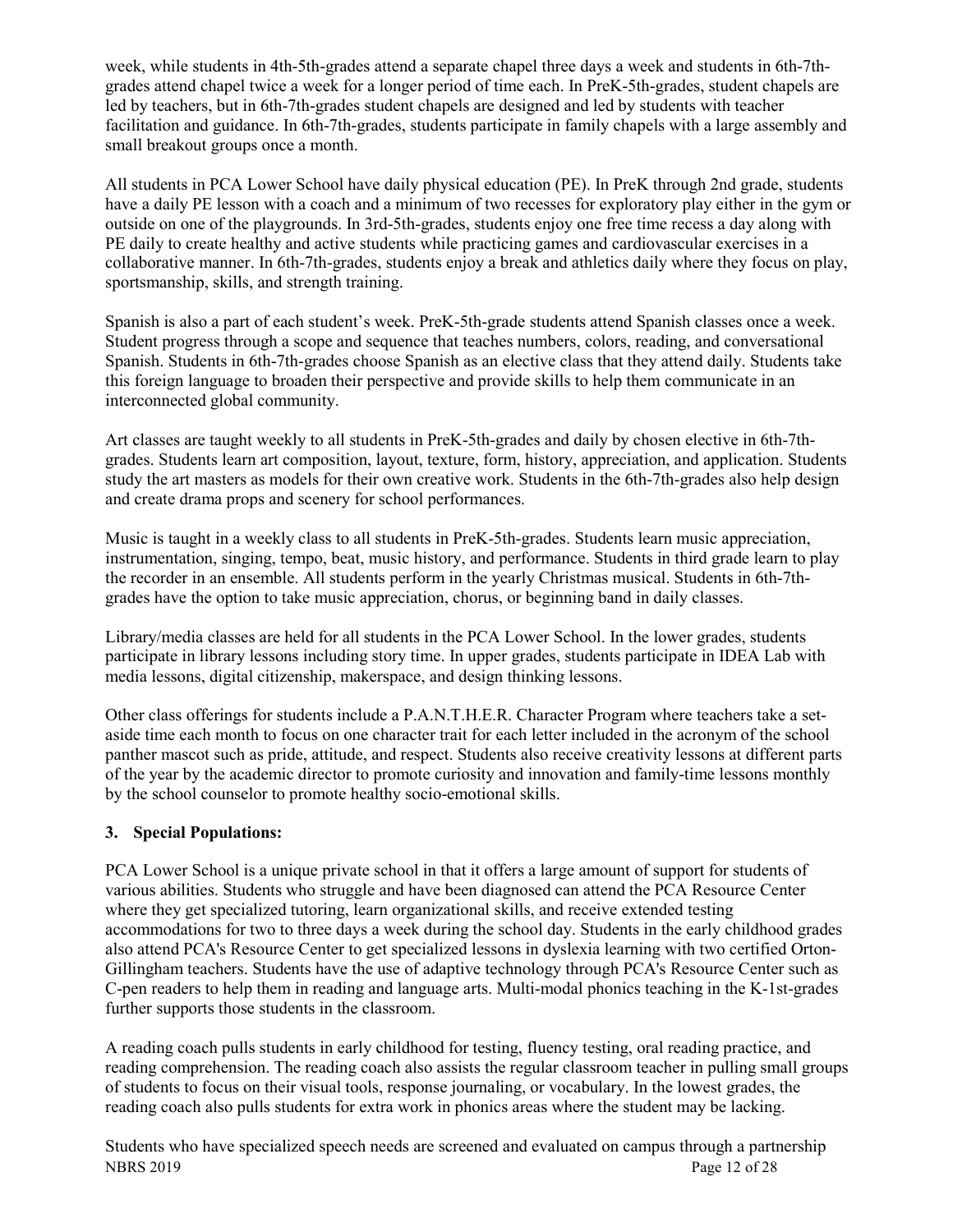with a local university speech program department and speech clinic. Diagnosed students receive free speech therapy on campus 1-2 times a week eliminating parents' needs to seek outside help.

Students who need additional support in 6th-7th-grade can attend zero periods every day in the class they are struggling with so that they can receive one-on-one help from their teacher of that subject matter. These free sessions are held before school every morning. Students struggling in math also have the option for free morning tutoring from upper school Mu Alpha Theta Honor Society student volunteers.

Gifted services are provided by a certified gifted specialist for students who excel and need more challenge in the classroom. Students in PreK-2nd-grades receive consultative services and periodic pull-outs. In the 2017 school year, formal identification of high achieving students through a multi-criteria approach in second grade began. These students are eligible to receive pull-out sessions multiple times a week where students of high potential are encouraged to engage in higher order thinking, deeper knowledge construction, STEM project-based learning, and more advanced design thinking with service-learning components. Students in 6th-7th grade have the opportunity for advanced placement in science and math. Students in various grade levels from Kindergarten and up can be accelerated in grade or have material compacted for them based on proven need.

Students with autism and spectrum disorders have the extra benefit of outside help on campus through therapy sessions, service dogs, and periodic visits with the reading therapy dog. Students at PCA strive to include and appreciate all students regardless of their differences, and the school culture is always working toward a supportive, inclusive environment.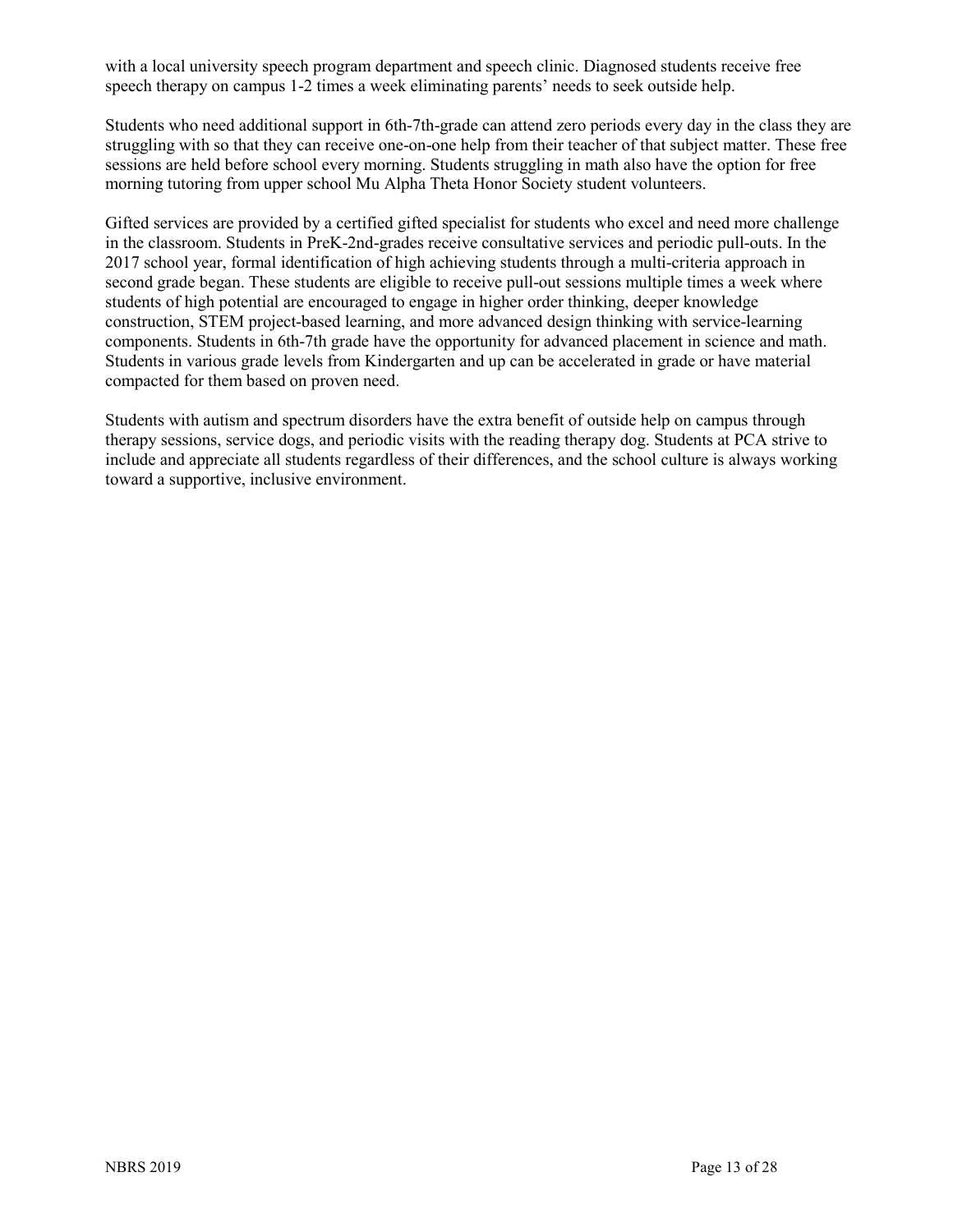#### **1. School Climate/Culture:**

The school climate at PCA Lower School is immersed in Christian love and learning. Students' spiritual, physical, and academic growth are nurtured in a family-like atmosphere. The school is a supportive, caring, and safe environment for all students. Parents are welcome to volunteer and partner with the school to support their child's learning and progress. Being a Christian school allows teachers and classes to stop and pray when they are presented with difficulties. Students are taught daily through faith-infused lessons that promote living out one's faith in everyday life. Along with these life skills, the students are taught productive struggle and independence as they mature. Empathy and civic responsibility are infused into each school day through high character expectations.

Teachers, parents, resource workers, office staff, specialists, teacher's aides, and custodial workers are known and loved by the students. The Christian family atmosphere at PCA Lower School encourages students through academics, sports, and faith. Parents feel confident in sending their children to a school that knows their children as more than just students. A focus on service-learning helps families, students, school come together to provide a culture of love for others.

Teachers receive support from their administrators, parents, and support aides in many ways throughout the school day. They know their principal has an open-door policy and the academic director is available for problem-solving and classroom support. Teachers integrate lessons to help teach topics when an opportunity arises and have remarkable camaraderie within grade-level teams. Parent support for teachers is evidenced by their volunteerism to the class and the excellent relationships built each year. PCA Lower School has an exceptional culture and climate for students that encourages students to thrive.

#### **2. Engaging Families and Community:**

Community and family stakeholders are a vital component of PCA Lower School. Parent and community partnerships help bring a well-rounded education to all students. Parents donate their time to read and pull small groups for tutoring during reading and math times, bring certified reading therapy dogs for library classes, participate in class events, and help in unending ways.

Watchdog Dads is an example of one parent partnership program that PCA Lower School is proud to have. Fathers are encouraged to sign up to be a Watchdog Dad and spend full days at the school helping out. They can be in and out of the classrooms, help teachers with preparing materials, and make lists through their unique perspective of the areas they see the school could make changes. This is especially helpful in identifying safety needs. Students love when the dads are in the school building, and their presence provides a good role model for the children.

The PCA Lower School parent volunteer group is a task force of parents ready to help with any request. Besides normal continuous classroom and concessions stand help when the school needed help weeding the outdoor classroom, blazing a new outdoor woodland path for track students, or help to build wooden lockers for the football field house, parents showed up to help and often lead the efforts. The parent volunteer group send monthly letters to the teachers and administration to let them know they are appreciated and provide snacks at monthly faculty meetings. If a business contact or support are needed that a parent can provide, they are willing to do that.

PCA is blessed to have a supportive parent group that extends into the community and local business groups. The communities and businesses of Prattville, Millbrook, Wetumpka, and Montgomery help the growth and success of PCA Lower School through financial donations, sending guest speakers for student class topics, promoting a positive school environment, and collaboration.

Parents and community are kept informed through multiple methods. An online school organizational software helps keep teachers informed of up to the minute grades changes in every subject, weekly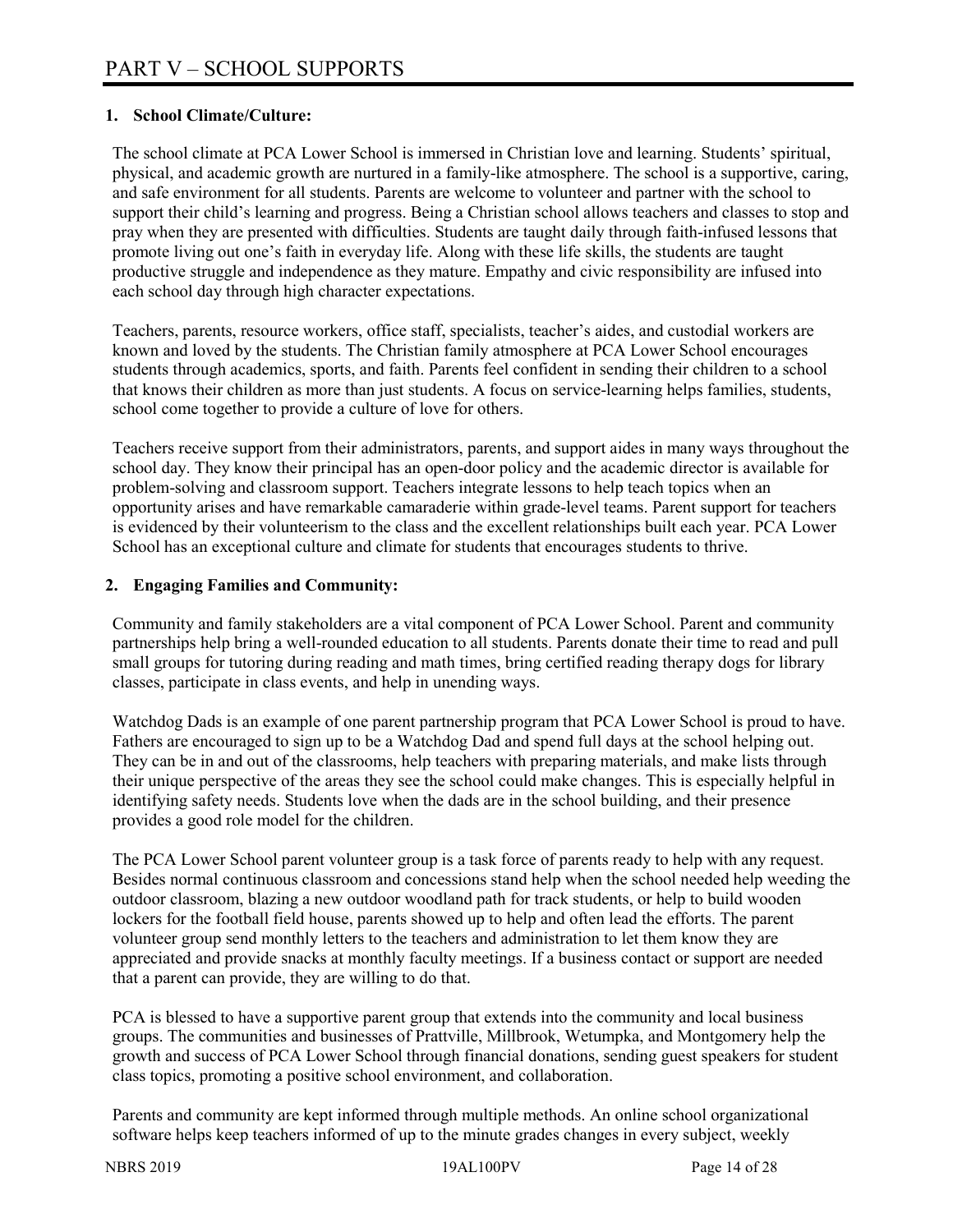classroom newsletters, and testing information. Yearly assessments are provided with information on how to interpret their child's standardized test scores. Parents attend fall conferences with their child's teacher and other conferences as needed. Parent, faculty, and student surveys are taken and results shared in the direction of the school. New family surveys are taken after the first semester so that PCA Lower School can continue to improve.

Other forms of parent and community engagement are three yearly open houses for the community to attend, multiple drama presentations and musicals for the parents and community, service-learning projects that specifically target community needs, spirit nights held at partner businesses throughout the year. PCA Lower School also utilizes local universities for professional development speakers and to provide speech services to students at no cost to the families. Parent seminars on digital citizenship, child anxiety, and other similar topics are hosted by the school yearly.

Other forms of communication with parents and the community are global school-wide newsletters, monthly press releases, social media avenues such as Twitter, Instagram, YouTube, and Facebook pages, text alerts, lobby displays, and periodic television interviews for innovative teaching methods. Through these things, PCA Lower School strives to blend community, school, and home into a successful partnership to support students.

#### **3. Professional Development:**

Teachers, administrators, and support staff participate in our professional development program led by the academic director. The faculty and staff work on individual, small-group, and whole-group levels in continuous professional development that is created for directly increasing student learning.

Teachers create yearly goals for their professional development plan that is reviewed for growth and participation. Teachers grouped by grade level participate in Professional Learning Communities (PLCs) groups according to their common goals or a particular book study throughout the year. Through PLCs, teachers meet to set norms, talk, and bounce ideas off one another. Teachers are required to bring research they have found, go on peer observations, and develop a product or method they can use in their classroom to help them in the area of their goal for the PLC. To discuss book studies, teachers break into grade level groups to discover implementation strategies in school improvement areas such as differentiation, collaboration, or innovative methods. This allows teachers to work with peers on how to best implement methods with their level of students.

Along with this type of professional development, PCA Lower School has whole-group meetings for the entire school three days a year where an outside professional development speaker comes to the school to work with the teachers in areas such as student engagement, design thinking, promoting leadership, or collaboration that aligns with academic standards and support school improvement. The school also develops and hosts a regional conference every two years to benefit the state-wide National Christian School Association member schools on themes that leave an impact on our state affiliate schools to directly increase student success.

Professional development is also held with teachers who are new or need coaching in particular areas or methods based upon a specific action plan. Identified teachers are given the resources and guidance to make substantial change. This includes regular observations and meetings to ensure teachers are meeting their goals for improvement.

A unique feature of PCA Lower School professional development is the New-Teacher Mentoring Program that helps acclimate new teachers to the school or a new grade. This program includes an assigned mentor, and paid mentoring days once a month where the mentor, academic director, and principal conduct regular meetings. This makes sure new teachers are getting dedicated time set aside for help with questions, review curriculum pacing guides, catch up on their grade books, and to plan for the next month.

NBRS 2019 **Page 15 of 28** Besides monthly faculty meetings, teachers also meet weekly with their principal for check-ins, discuss curriculum changes in committees, meet by grade level or department for assessments, have planning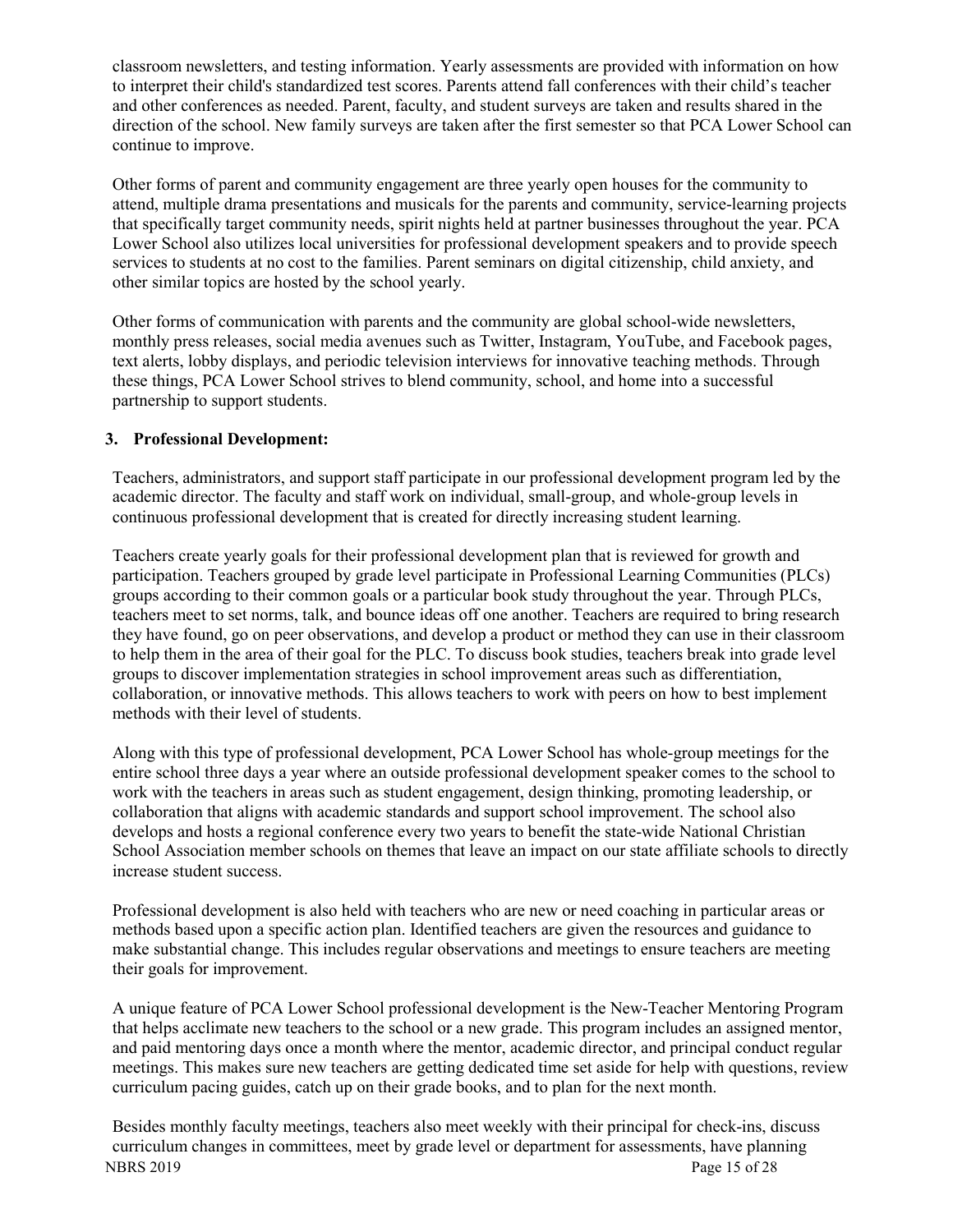periods with their co-teachers daily for horizontal teaming, and conduct yearly vertical teaming professional development. The faculty is sent to attend specialized conferences to help them in particular subjects of student learning and for special training to help struggling students succeed such as Foundations and Frameworks, and Orton-Gillingham. All of these efforts in professional development help support the academic achievement of all students.

#### **4. School Leadership:**

The leadership at PCA is one of transformational leadership where leaders seek to create stronger leaders in others. Overseen by an independent board of Christian individuals, the school is led by a president. The president oversees both the lower school and the upper school in different buildings. The PCA Lower School is lead by a principal over K3-7th-grades. The K3-K4 preschool has a director under the principal. Grades 6th-7th have an additional middle school principal and an athletic director. All K3-7th-grades have an academic director and a school counselor.

Each level of the PCA Lower School administrative team work together in their areas of specialty to support teachers, encourage the leadership of others, support student achievement and success, and support parent needs. The board members meet monthly with the Executive Team (president and principals) to look at current school organizational needs. The Executive team meets monthly with the remainder of the leadership team to share in professional development through book studies, discuss area needs, and celebrate successes.

In 2018, the President's Council was created that includes parents and business owners that have a special heart for the school. They meet along with the leadership team and board to discuss the needs of the school, review data, brainstorm solutions, and give input. Members of this council are broken into specialty areas for assisting the school based on their talents.

Yearly, the leadership team and board meet in a summer session to revise the athletic and academic handbooks, revisit the mission statement, and complete an analysis of the status of the school on all fronts. Through this summer session leadership review resources, areas of strengths, areas of weakness, safety, and opportunities for the future of the school.

The PCA Lower School leadership is focused on building leadership in other by having teachers lead faculty meetings, professional development sessions, clubs, and competitions. Also, they encourage teachers to serve on curriculum committees, accreditation committees, and to voice ideas for new opportunities or changes that they see could be implemented. Working with teachers, parents, and students to make positive change is how the school's mission of creating meaningful differences by preparing Christian leaders for life is successful.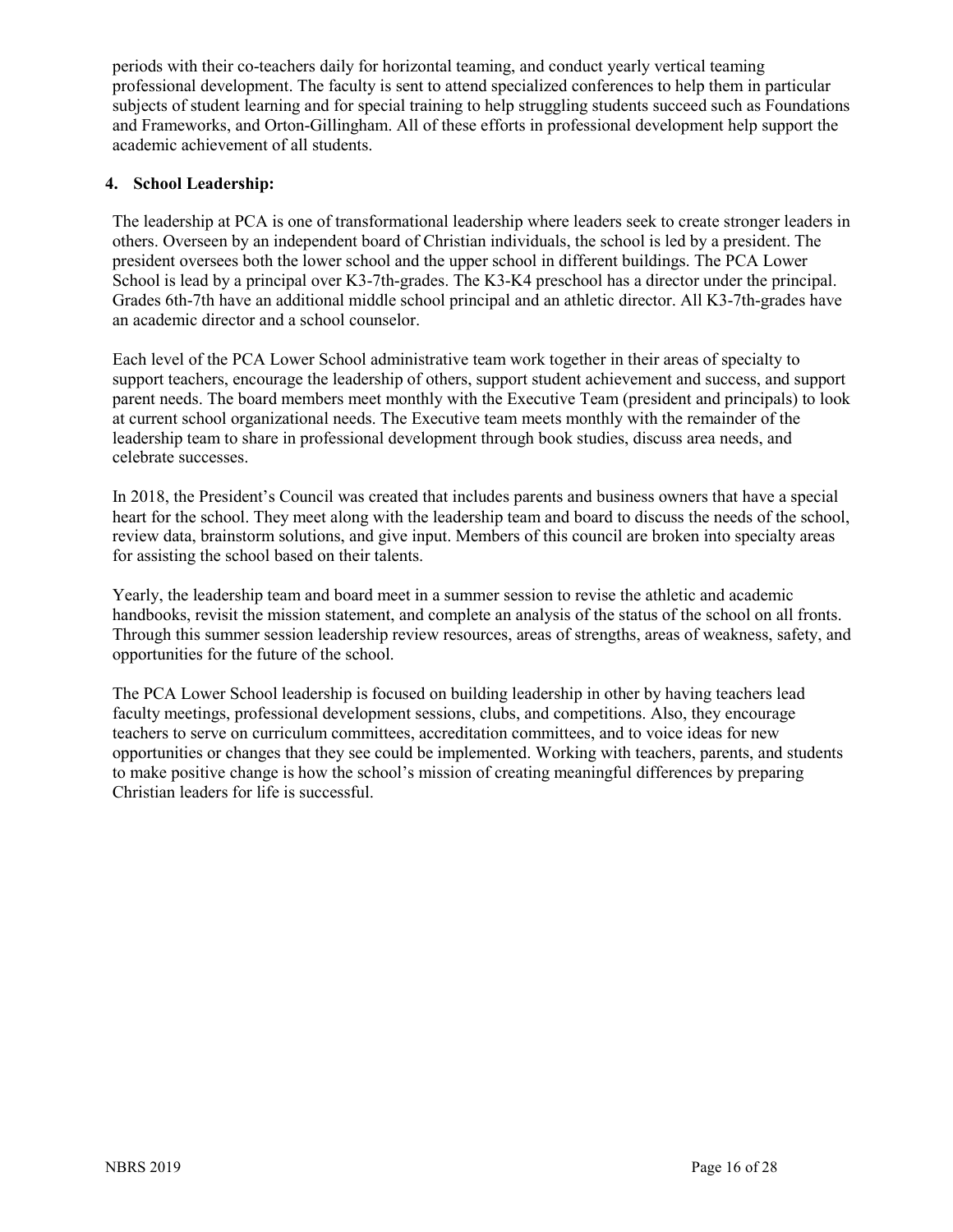# PART VI – STRATEGIES FOR ACADEMIC SUCCESS

One practice that PCA Lower School has implemented that has been instrumental to the school success is service-learning. Service-learning is woven into the daily workings of the school and not just in Bible classes or chapels. Students learn the importance of helping others and thinking outside themselves. Results include leadership opportunities, learning civic responsibility, creating a good work ethic, understanding of the need to contribute to society, and developing important socio-emotional skills such as empathy. These skills feed their academic success by increasing 21st Century Learning Skills such as critical thinking, collaboration, creativity, and communication.

Students are allowed to be part of the school Ambassador Program where they learn to watch out for and help new students to the school as well as serve as helpers on special occasions. They also assist with new family orientations, student orientation activities, and school tours.

Another way this school works to incorporate service-learning is through individual projects at every grade level. Students in classes work to complete projects such as collecting items for the homeless, feed families and provide presents for Christmas, make cards showing appreciation for support staff, and encourage younger students through mentoring.

The Elementary National Honor Society of 4th-6th-grade students work hard through service-learning to design and implement two activity days for the K3-2nd-grade students to celebrate in Cookies with Santa in the winter and the Annual Easter Celebration in the spring.

Students who participate in the Outdoor Classroom Program and the Junior Master Gardeners 4-H Program at the school are developing a long-term social impact design to create a Heritage Giving Garden. With the use of a sensory garden, butterfly garden, international garden, and raised garden area, students are using the design thinking method to develop the outdoor classroom into garden spaces where they can grow food for the hungry. While students learn about the native and non-native plants in their state history, they are working to solve community problems. Along with donating their harvests to the lunchroom, they are partnering with local area food banks to donate food for those in need.

Students in the 6th-7th-grades participate in spring Spiritual Emphasis Day. Students partner with multiple community stakeholders to help in areas of need. Students and teachers plan for this day with excitement for areas of the community they can volunteer to help such as the local food banks, animal shelters, creek walk clean-up efforts, the Salvation Army, local nursing homes, the outdoor classroom, and other areas nearby. All of these special efforts make service-learning an integral part of the school.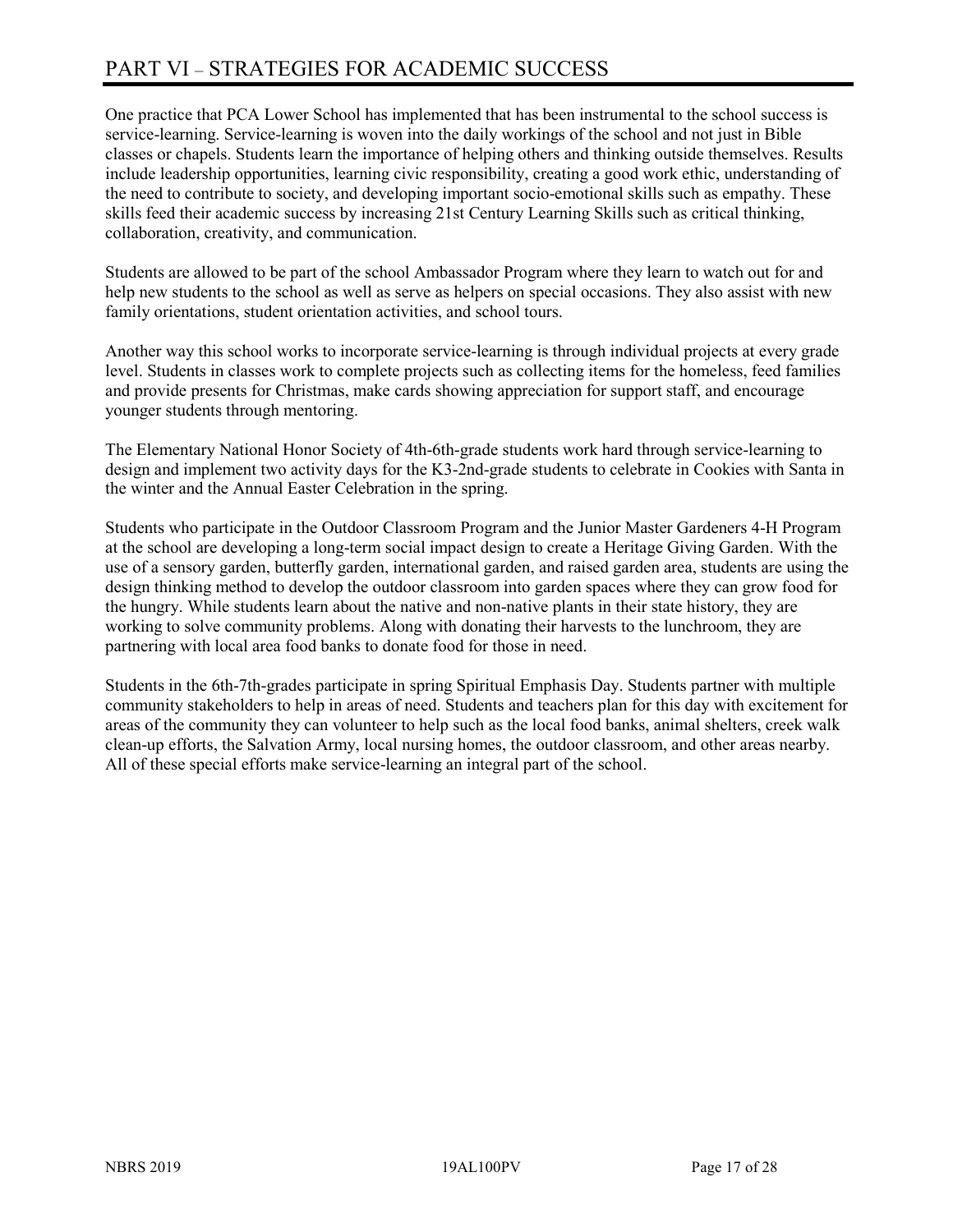# PART VII – NON-PUBLIC SCHOOL INFORMATION

1. Non-public school association(s): Christian

Identify the religious or independent associations, if any, to which the school belongs. Select the primary association first.

|    | 2. Does the school have nonprofit, tax-exempt $(501(c)(3))$ status?                                    | $Yes\ X$ | No. |
|----|--------------------------------------------------------------------------------------------------------|----------|-----|
| 3. | What is the educational cost per student?<br>(School budget divided by enrollment)                     | \$9281   |     |
|    | 4. What is the average financial aid per student?                                                      | \$1226   |     |
| 5. | What percentage of the annual budget is devoted to<br>scholarship assistance and/or tuition reduction? | 6%       |     |
| 6. | What percentage of the student body receives<br>scholarship assistance, including tuition reduction?   | 48%      |     |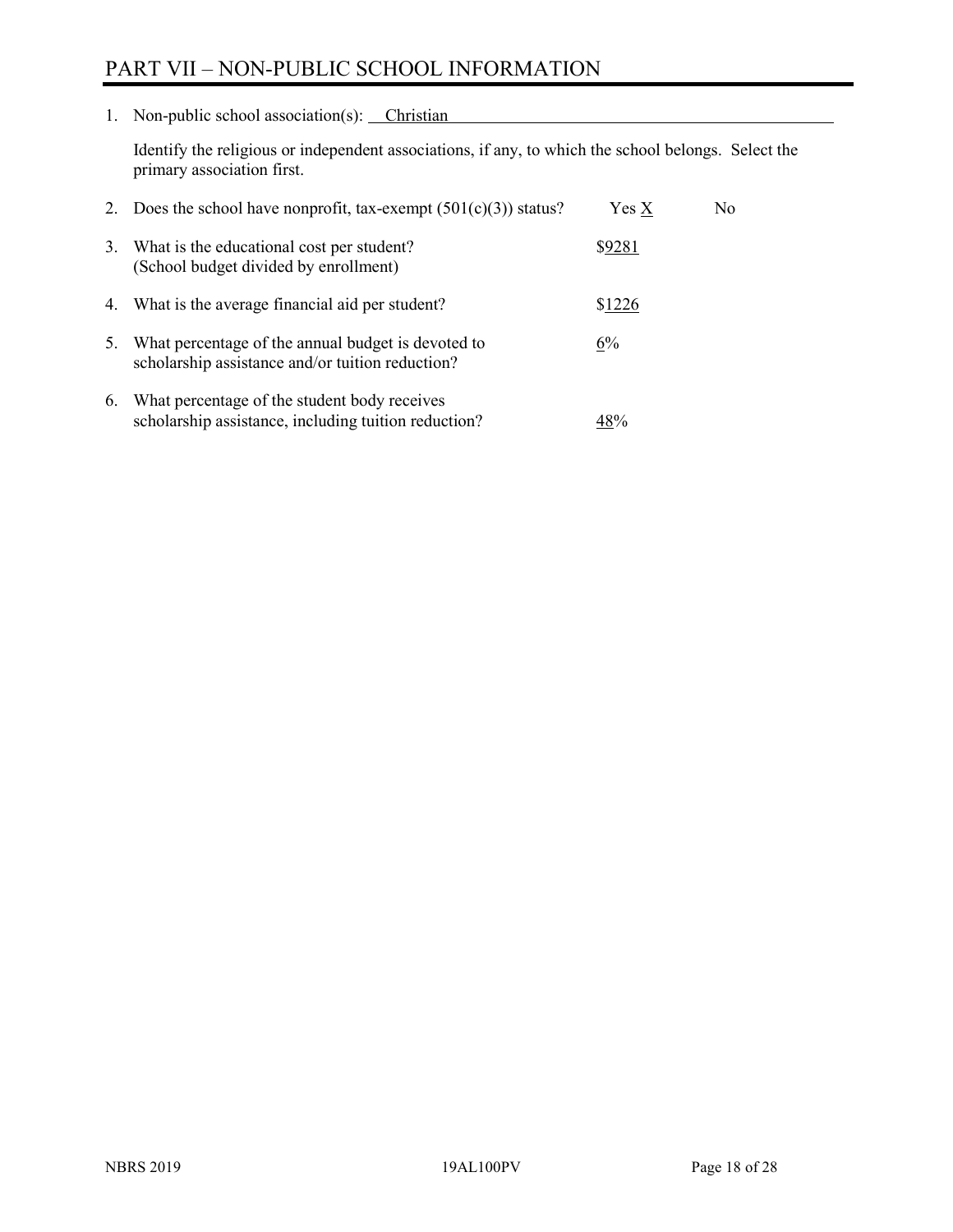# PART VIII – ASSESSMENT RESULTS FOR NORM-REFERENCED TESTS

#### **REFERENCED BY NATIONAL NORMS**

| Subject: Math                        | <b>Test: CTP</b>      | Grade: 3                 |
|--------------------------------------|-----------------------|--------------------------|
| <b>Edition/Publication Year:</b> N/A | <b>Publisher: ERB</b> | Scores are reported here |
|                                      |                       | <b>as:</b> Scaled scores |

| School Year                                | 2017-2018 |
|--------------------------------------------|-----------|
| Testing month                              | Mar       |
| <b>SCHOOL SCORES</b>                       |           |
| Average Score                              | 339       |
| Number of students tested                  | 33        |
| Percent of total students tested           | 100       |
| Number of students alternatively assessed  | 0         |
| Percent of students alternatively assessed | $\theta$  |
| <b>SUBGROUP SCORES</b>                     |           |
| 1. Other 1                                 |           |
| Average Score                              |           |
| Number of students tested                  |           |
| 2. Other 2                                 |           |
| Average Score                              |           |
| Number of students tested                  |           |
| 3. Other 3                                 |           |
| Average Score                              |           |
| Number of students tested                  |           |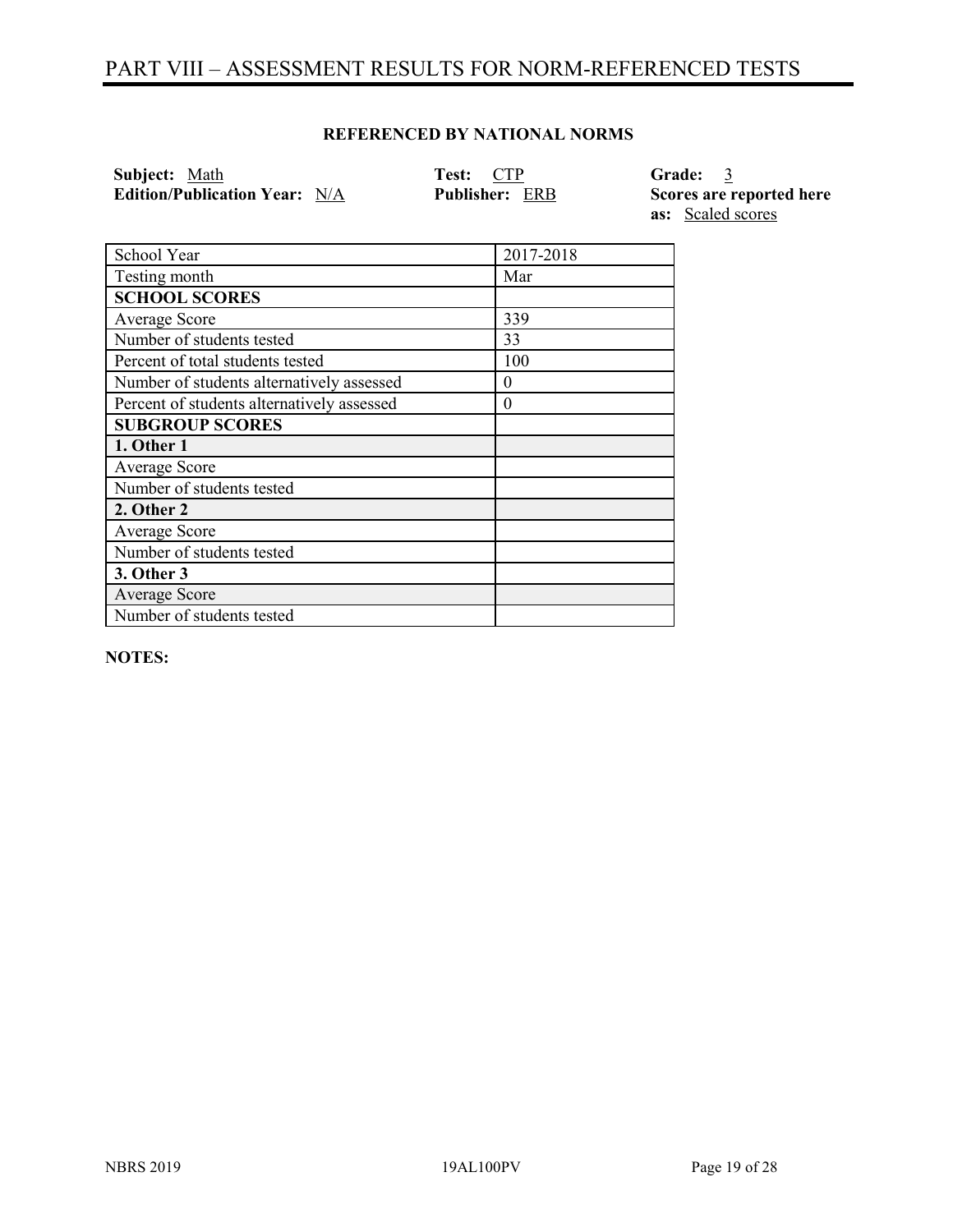| Subject: Math                        | Test: CTP             | Grade: 4                 |
|--------------------------------------|-----------------------|--------------------------|
| <b>Edition/Publication Year:</b> N/A | <b>Publisher: ERB</b> | Scores are reported here |

**as:** 

| School Year                                | 2017-2018 |
|--------------------------------------------|-----------|
| Testing month                              | Apr       |
| <b>SCHOOL SCORES</b>                       |           |
| Average Score                              | 404       |
| Number of students tested                  | 42        |
| Percent of total students tested           | 100       |
| Number of students alternatively assessed  | $\theta$  |
| Percent of students alternatively assessed | $\theta$  |
| <b>SUBGROUP SCORES</b>                     |           |
| 1. Other 1                                 |           |
| Average Score                              |           |
| Number of students tested                  |           |
| 2. Other 2                                 |           |
| Average Score                              |           |
| Number of students tested                  |           |
| 3. Other 3                                 |           |
| <b>Average Score</b>                       |           |
| Number of students tested                  |           |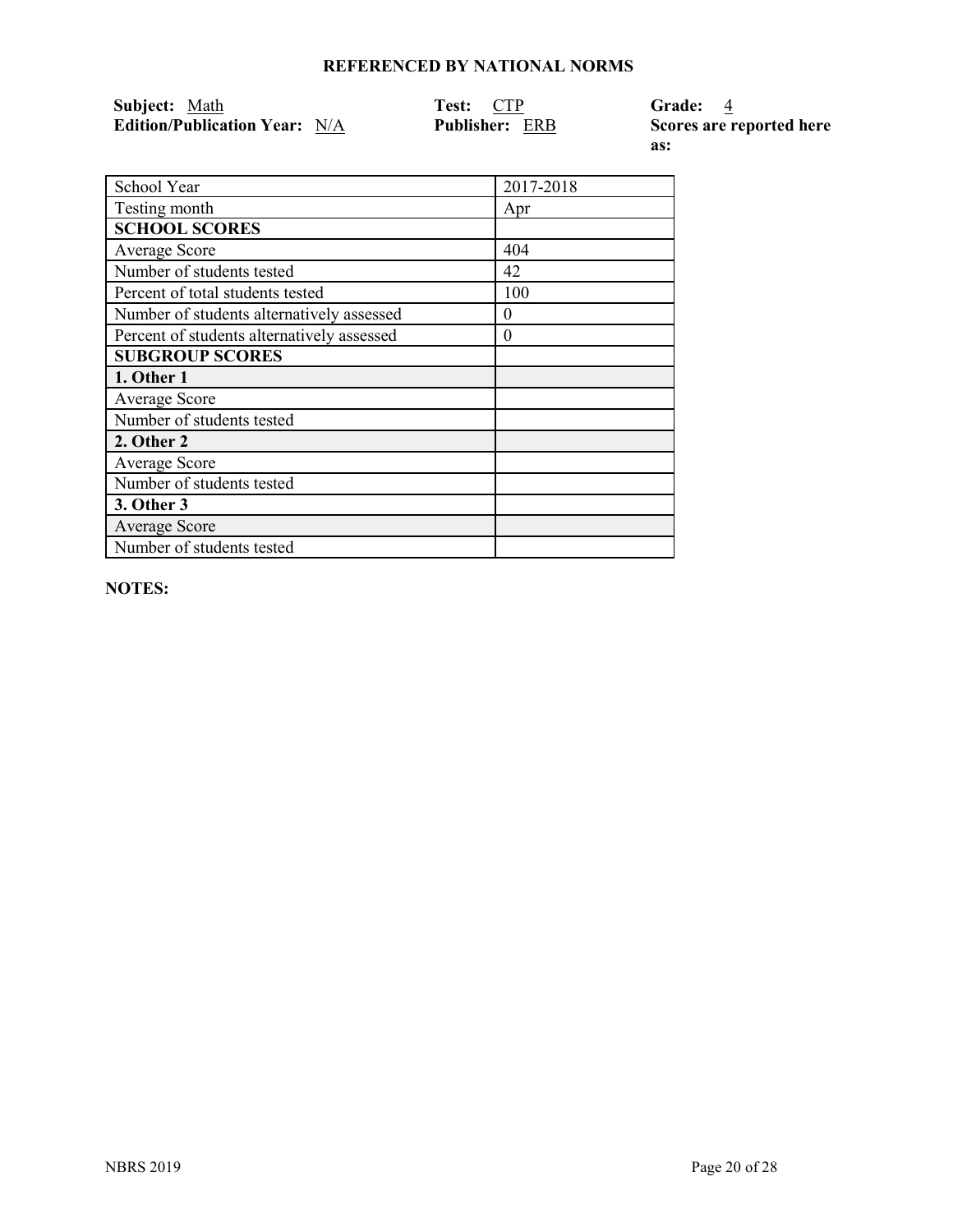| Subject: Math                        | Test: CTP             | Grade: 5                 |
|--------------------------------------|-----------------------|--------------------------|
| <b>Edition/Publication Year:</b> N/A | <b>Publisher: ERB</b> | Scores are reported here |

**as:** 

| School Year                                | 2017-2018 |
|--------------------------------------------|-----------|
| Testing month                              | Apr       |
| <b>SCHOOL SCORES</b>                       |           |
| Average Score                              | 488       |
| Number of students tested                  | 45        |
| Percent of total students tested           | 100       |
| Number of students alternatively assessed  | $\theta$  |
| Percent of students alternatively assessed | $\theta$  |
| <b>SUBGROUP SCORES</b>                     |           |
| 1. Other 1                                 |           |
| Average Score                              |           |
| Number of students tested                  |           |
| 2. Other 2                                 |           |
| Average Score                              |           |
| Number of students tested                  |           |
| 3. Other 3                                 |           |
| <b>Average Score</b>                       |           |
| Number of students tested                  |           |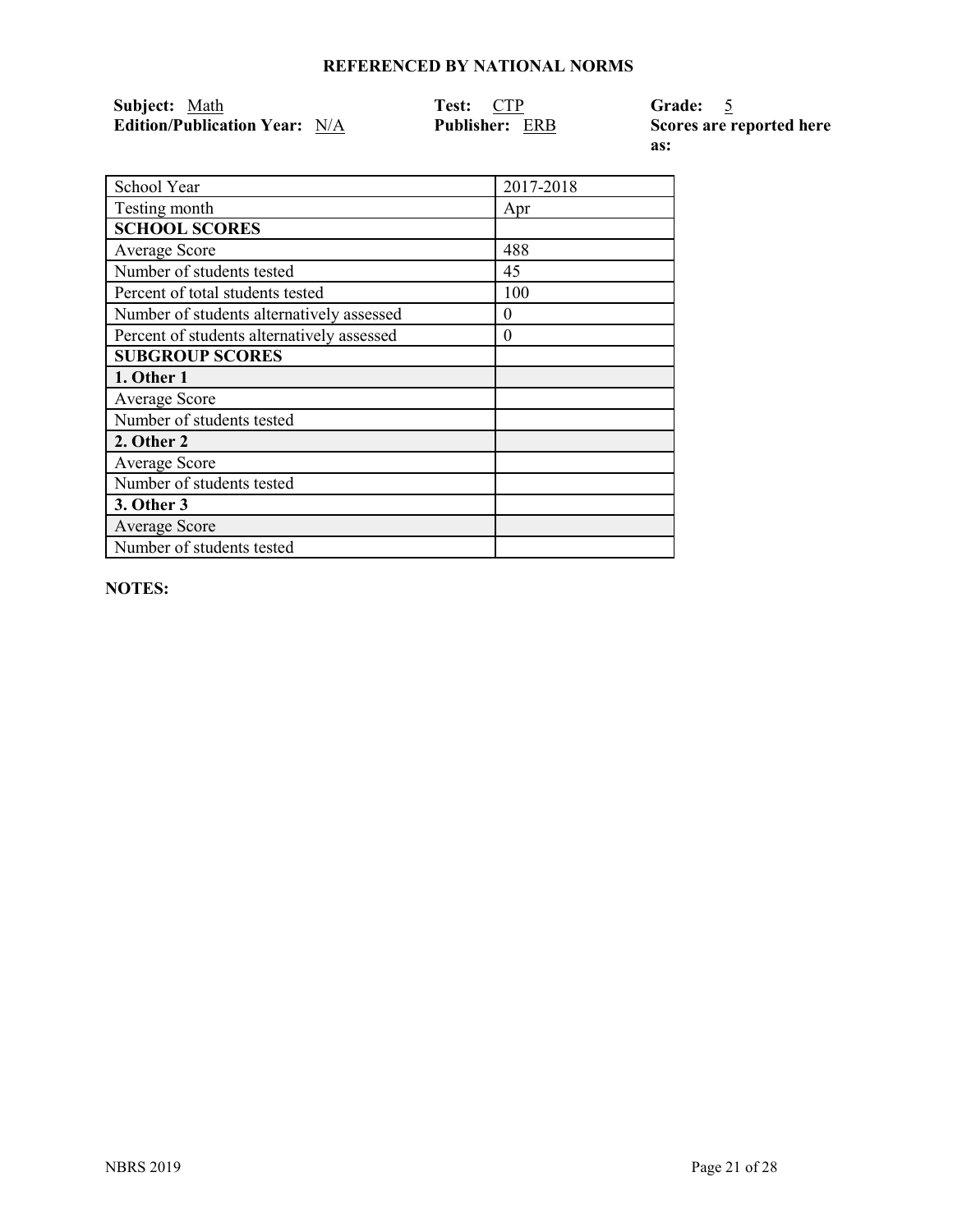| Subject: Math                        | Test: CTP             | Grade: 6                 |
|--------------------------------------|-----------------------|--------------------------|
| <b>Edition/Publication Year:</b> N/A | <b>Publisher: ERB</b> | Scores are reported here |

**as:** 

| School Year                                | 2017-2018 |
|--------------------------------------------|-----------|
| Testing month                              | Apr       |
| <b>SCHOOL SCORES</b>                       |           |
| <b>Average Score</b>                       | 534       |
| Number of students tested                  | 56        |
| Percent of total students tested           | 100       |
| Number of students alternatively assessed  | 0         |
| Percent of students alternatively assessed | 0         |
| <b>SUBGROUP SCORES</b>                     |           |
| 1. Other 1                                 |           |
| Average Score                              |           |
| Number of students tested                  |           |
| 2. Other 2                                 |           |
| Average Score                              |           |
| Number of students tested                  |           |
| 3. Other 3                                 |           |
| <b>Average Score</b>                       |           |
| Number of students tested                  |           |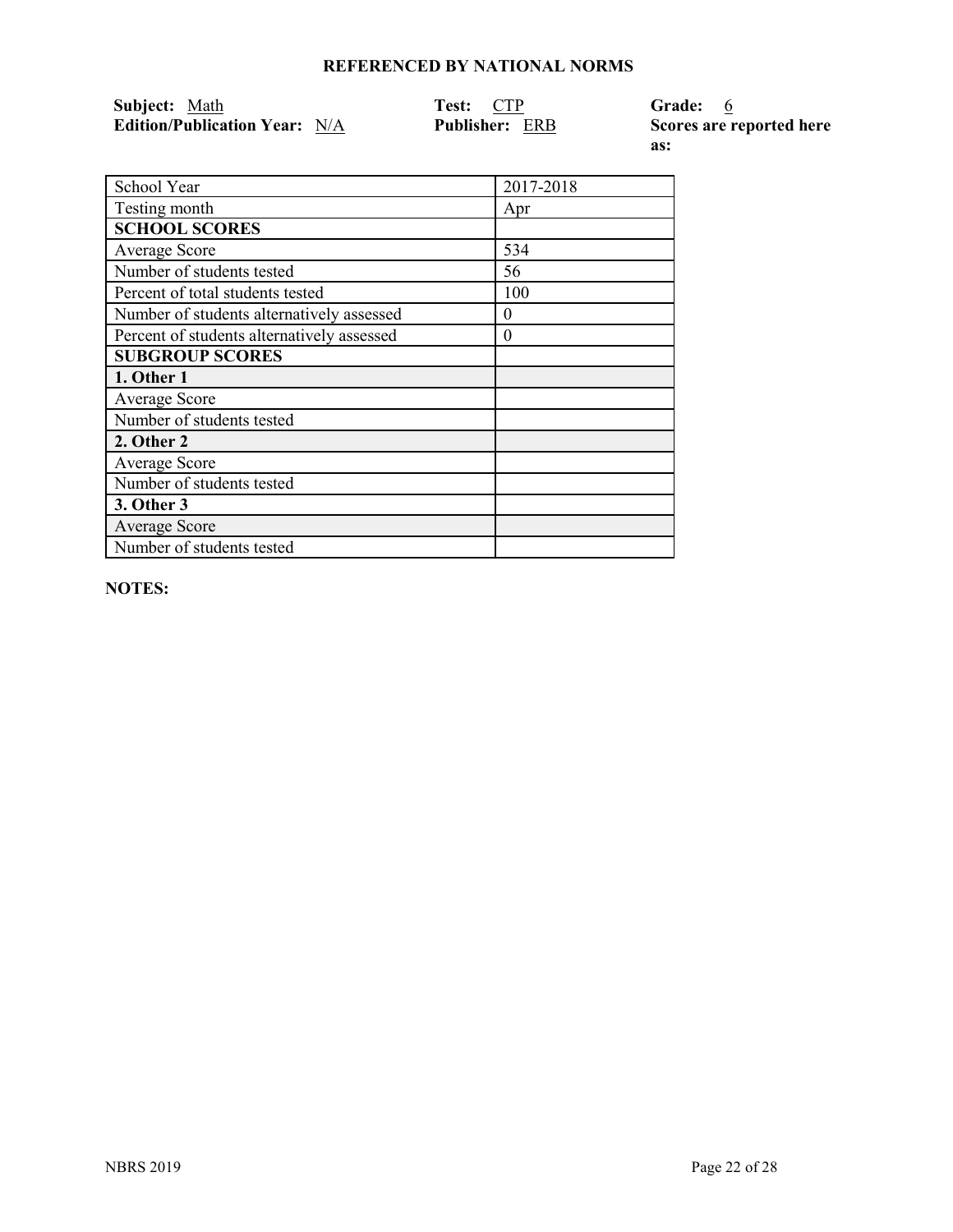| Subject: Math                        | Test: CTP             | <b>Grade:</b>            |
|--------------------------------------|-----------------------|--------------------------|
| <b>Edition/Publication Year:</b> N/A | <b>Publisher: ERB</b> | Scores are reported here |

**as:** 

| School Year                                | 2017-2018 |
|--------------------------------------------|-----------|
| Testing month                              | Apr       |
| <b>SCHOOL SCORES</b>                       |           |
| Average Score                              | 613       |
| Number of students tested                  | 60        |
| Percent of total students tested           | 100       |
| Number of students alternatively assessed  | 0         |
| Percent of students alternatively assessed | $\theta$  |
| <b>SUBGROUP SCORES</b>                     |           |
| 1. Other 1                                 |           |
| Average Score                              |           |
| Number of students tested                  |           |
| 2. Other 2                                 |           |
| Average Score                              |           |
| Number of students tested                  |           |
| 3. Other 3                                 |           |
| <b>Average Score</b>                       |           |
| Number of students tested                  |           |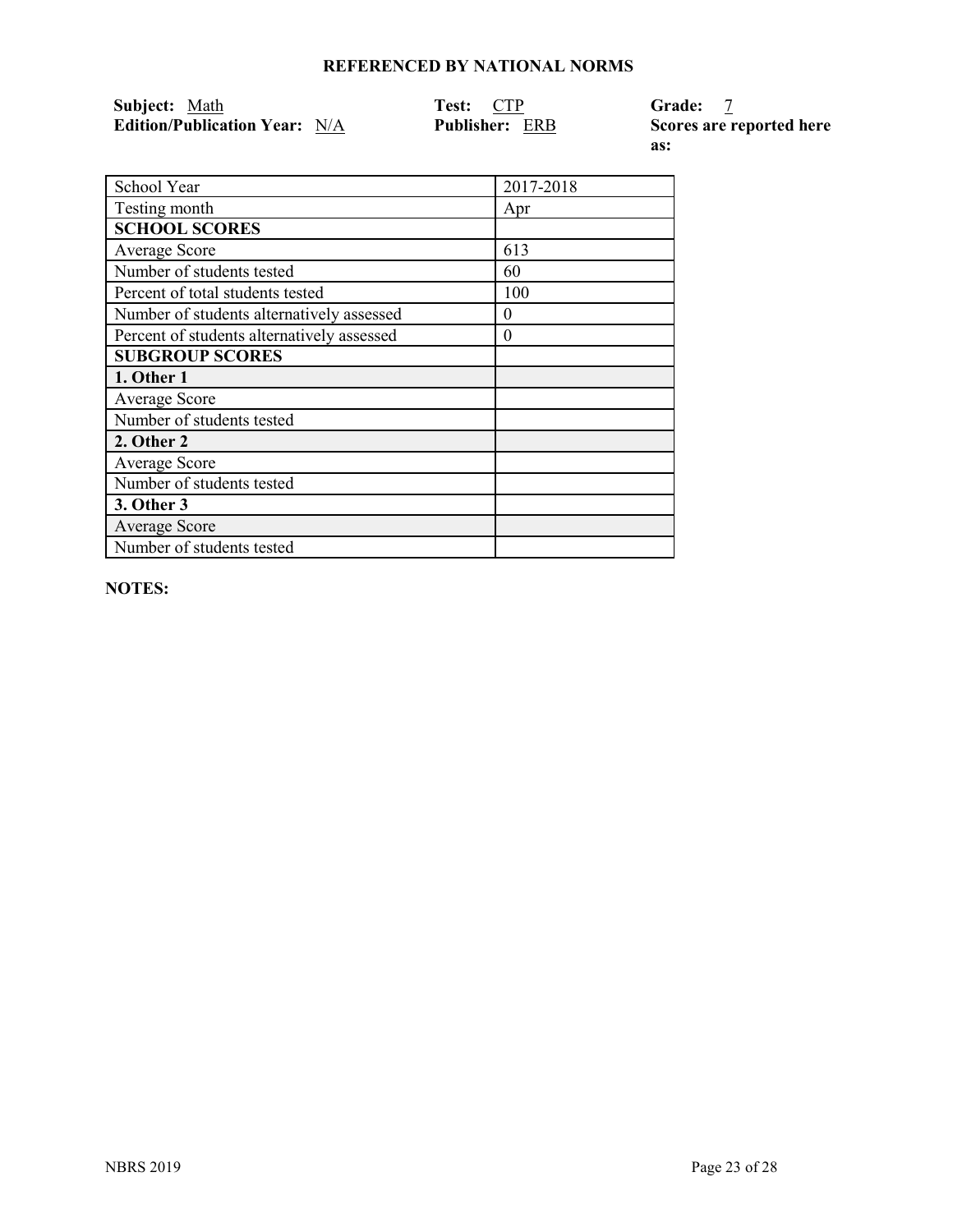| <b>Subject:</b> Reading/ELA          | <b>Test: CTP</b>      | Grade: 3       |
|--------------------------------------|-----------------------|----------------|
| <b>Edition/Publication Year:</b> N/A | <b>Publisher: ERB</b> | Scores are rei |

**E** ported here **as:** 

| School Year                                | 2017-2018 |
|--------------------------------------------|-----------|
| Testing month                              | Mar       |
| <b>SCHOOL SCORES</b>                       |           |
| Average Score                              | 448       |
| Number of students tested                  | 33        |
| Percent of total students tested           | 100       |
| Number of students alternatively assessed  | $\theta$  |
| Percent of students alternatively assessed | $\theta$  |
| <b>SUBGROUP SCORES</b>                     |           |
| 1. Other 1                                 |           |
| Average Score                              |           |
| Number of students tested                  |           |
| 2. Other 2                                 |           |
| Average Score                              |           |
| Number of students tested                  |           |
| 3. Other 3                                 |           |
| <b>Average Score</b>                       |           |
| Number of students tested                  |           |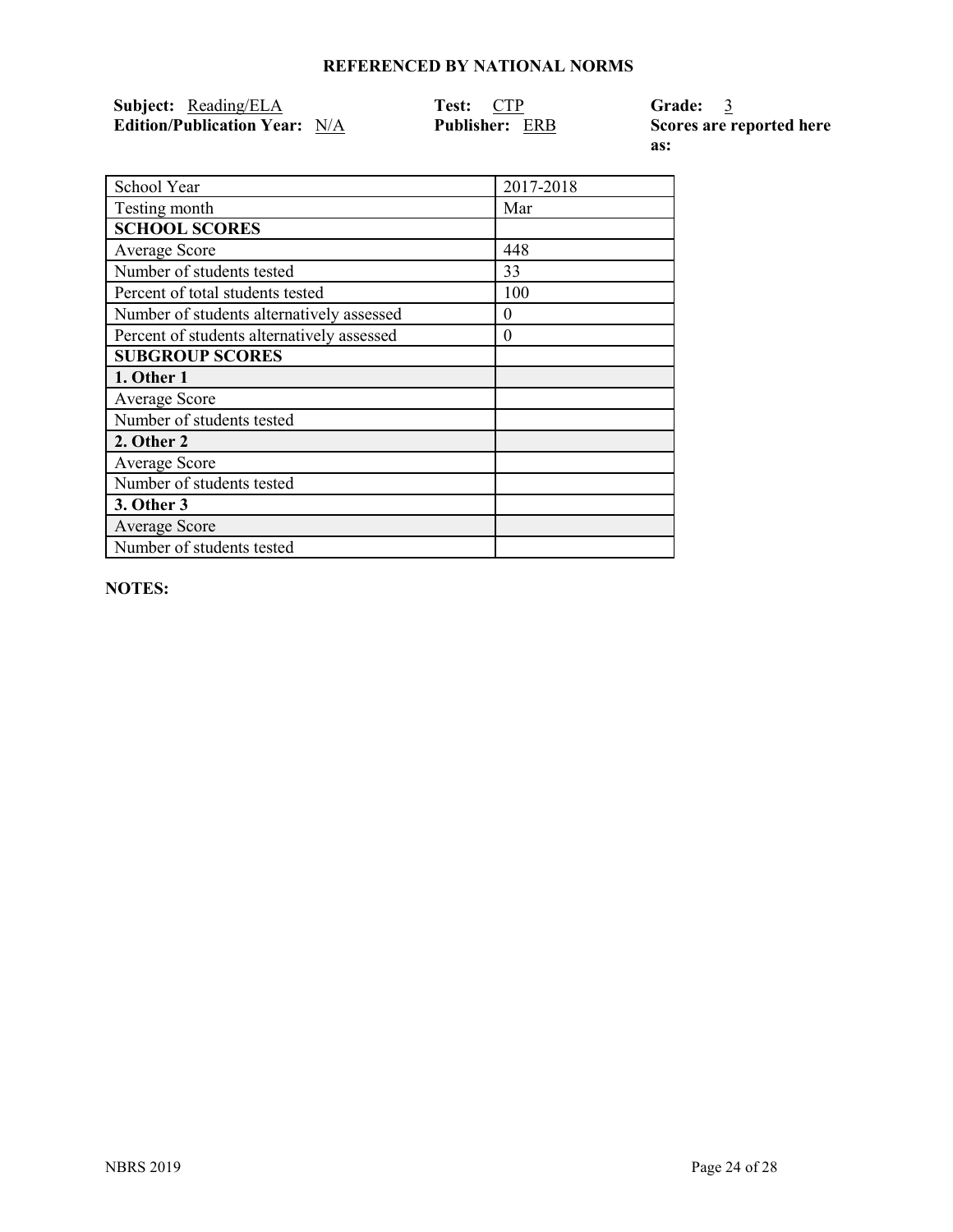| <b>Subject:</b> Reading/ELA          | <b>Test: CTP</b>      | Grade: 4      |
|--------------------------------------|-----------------------|---------------|
| <b>Edition/Publication Year:</b> N/A | <b>Publisher: ERB</b> | Scores are re |

**Exported here as:** 

| School Year                                | 2017-2018 |
|--------------------------------------------|-----------|
| Testing month                              | Apr       |
| <b>SCHOOL SCORES</b>                       |           |
| Average Score                              | 508       |
| Number of students tested                  | 42        |
| Percent of total students tested           | 100       |
| Number of students alternatively assessed  | $\theta$  |
| Percent of students alternatively assessed | $\theta$  |
| <b>SUBGROUP SCORES</b>                     |           |
| 1. Other 1                                 |           |
| Average Score                              |           |
| Number of students tested                  |           |
| 2. Other 2                                 |           |
| Average Score                              |           |
| Number of students tested                  |           |
| 3. Other 3                                 |           |
| <b>Average Score</b>                       |           |
| Number of students tested                  |           |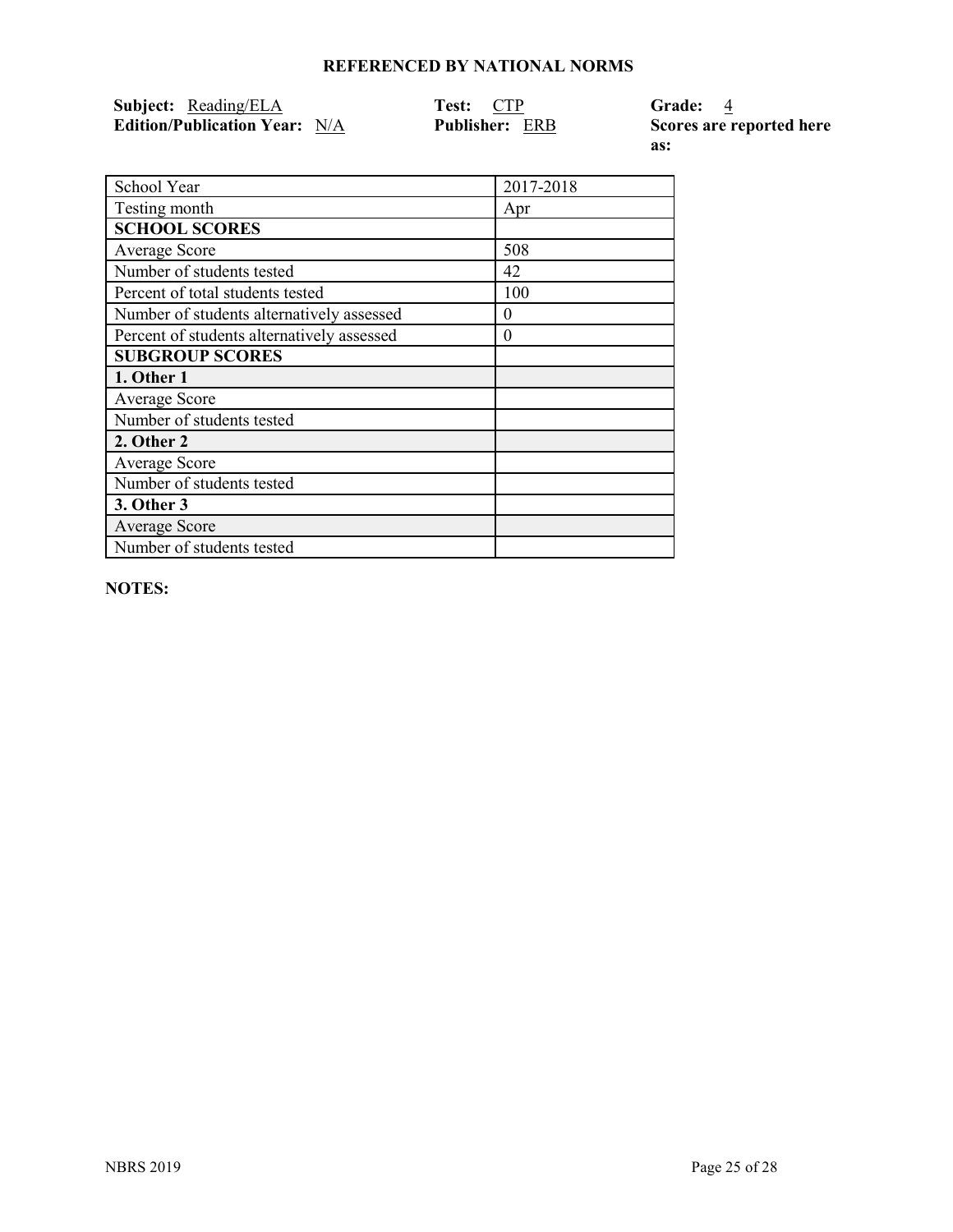| <b>Subject:</b> Reading/ELA          | <b>Test: CTP</b>      | Grade: 5             |
|--------------------------------------|-----------------------|----------------------|
| <b>Edition/Publication Year:</b> N/A | <b>Publisher: ERB</b> | <b>Scores are re</b> |

**Exported here as:** 

| School Year                                | 2017-2018 |
|--------------------------------------------|-----------|
| Testing month                              | Apr       |
| <b>SCHOOL SCORES</b>                       |           |
| Average Score                              | 520       |
| Number of students tested                  | 45        |
| Percent of total students tested           | 100       |
| Number of students alternatively assessed  | $\theta$  |
| Percent of students alternatively assessed | $\theta$  |
| <b>SUBGROUP SCORES</b>                     |           |
| 1. Other 1                                 |           |
| Average Score                              |           |
| Number of students tested                  |           |
| 2. Other 2                                 |           |
| Average Score                              |           |
| Number of students tested                  |           |
| 3. Other 3                                 |           |
| <b>Average Score</b>                       |           |
| Number of students tested                  |           |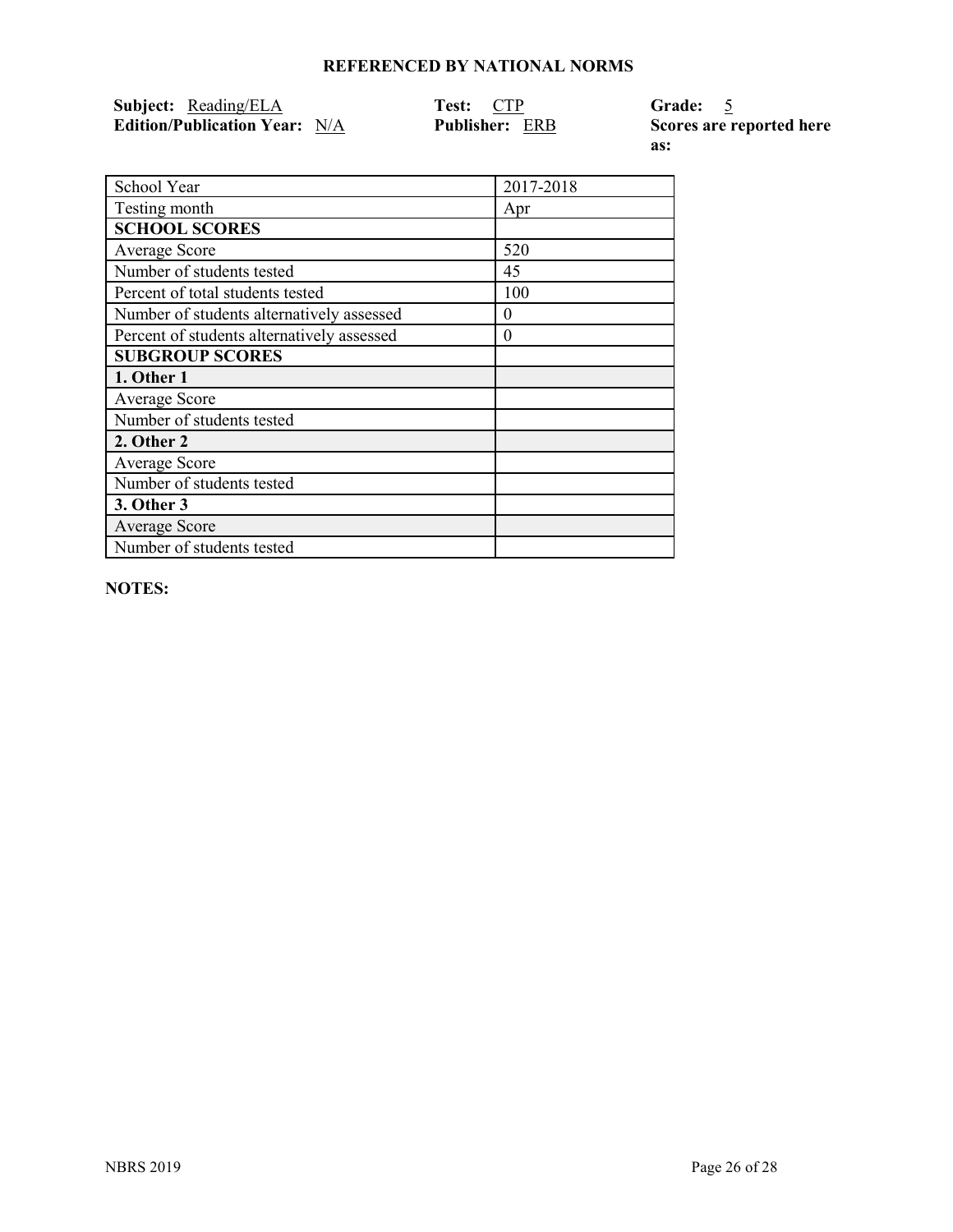| <b>Subject:</b> Reading/ELA          | <b>Test: CTP</b>      | Grade: 6      |
|--------------------------------------|-----------------------|---------------|
| <b>Edition/Publication Year:</b> N/A | <b>Publisher: ERB</b> | Scores are re |

 $\epsilon$  ported here **as:** 

| School Year                                | 2017-2018 |
|--------------------------------------------|-----------|
| Testing month                              | Apr       |
| <b>SCHOOL SCORES</b>                       |           |
| Average Score                              | 563       |
| Number of students tested                  | 56        |
| Percent of total students tested           | 100       |
| Number of students alternatively assessed  | $\theta$  |
| Percent of students alternatively assessed | $\theta$  |
| <b>SUBGROUP SCORES</b>                     |           |
| 1. Other 1                                 |           |
| Average Score                              |           |
| Number of students tested                  |           |
| 2. Other 2                                 |           |
| Average Score                              |           |
| Number of students tested                  |           |
| 3. Other 3                                 |           |
| <b>Average Score</b>                       |           |
| Number of students tested                  |           |